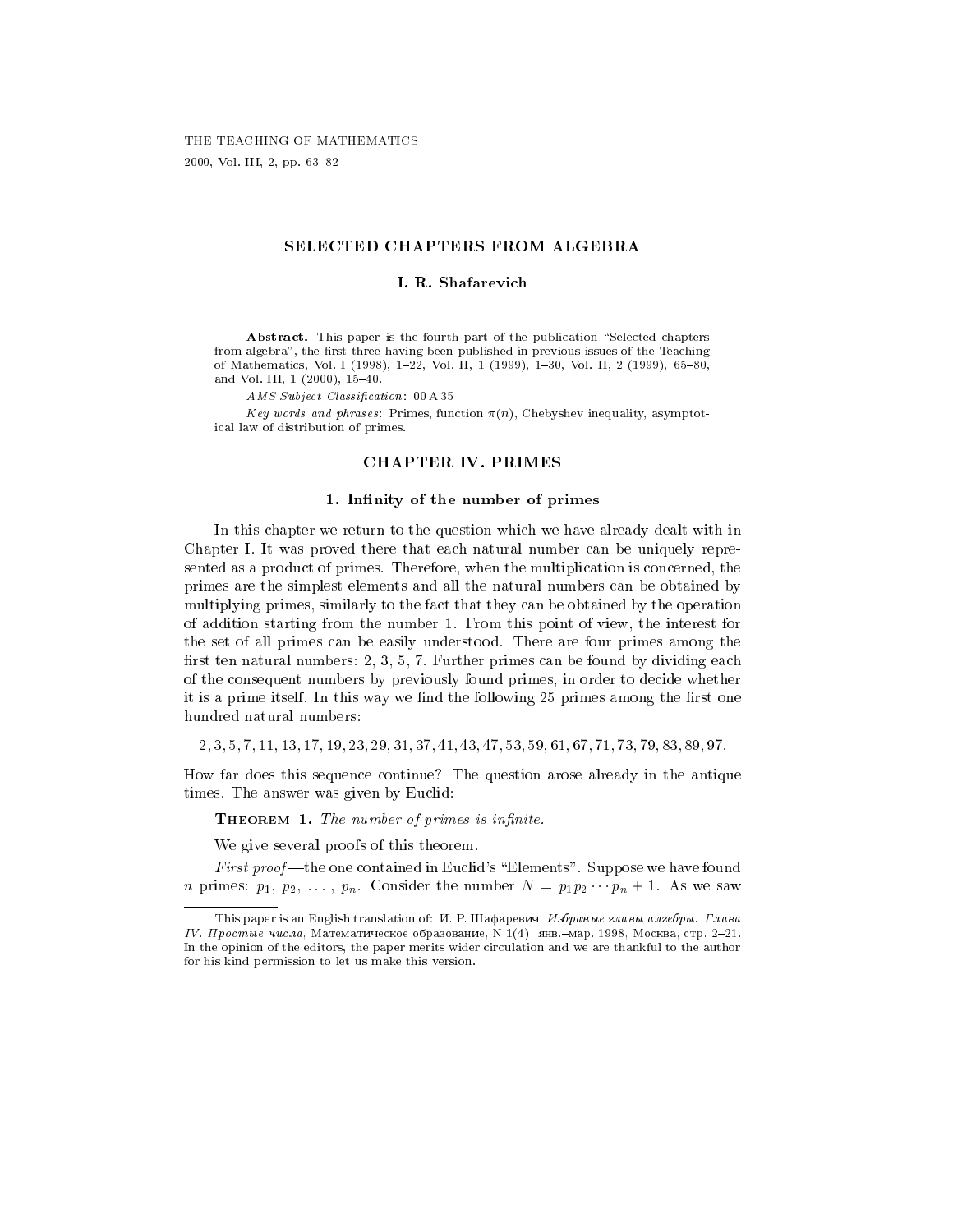in  $\S 2$  of Chapter I, each number has at least one prime divisor. In particular, N has a prime divisor. But none of the numbers  $p_1, p_2, \ldots, p_n$  can divide N. To see this, let  $p_i$  be a divisor of N. Then  $N - p_1 \cdots p_n$  must be divisible by  $p_i$ , but since  $N = p_1 \cdots p_n = 1$ , this is impossible. It follows that this prime divisor must be different from each  $p_i$ ,  $i = 1, \ldots, n$ , which means that after each n primes there must be at least one additional prime. This proves the theorem.

 $S$ econd  $p_{TOO}$ . According to the theorem of the section  $S$ et algebra of Chapter III, the number of numbers which are smaller than the given number  $N$  and relatively prime with it, is given by the formula

(1) 
$$
N\left(1-\frac{1}{p_1}\right)\left(1-\frac{1}{p_2}\right)\cdots\left(1-\frac{1}{p_n}\right),
$$

where  $p_1, \ldots, p_n$  are all prime divisors of N. We shall prove the theorem by contradiction. Suppose that the number of primes is finite and that  $p_1, \ldots, p_n$ are all of them. Set  $N = p_1 \cdots p_n$ . Substituting in formula (1) we obtain for each factor  $p_i(1-\frac{1}{p_i})$  the expression  $p_i-1$ , and for the whole product (1) the expression  $(p_1 - 1)(p_2 - 1) \cdots (p_n - 1)$ . As we know that there exist primes greater than 2 (for example, 3), the number obtained is *greater* than 1. Hence, there exists a number a, smaller than  $N$ , relatively prime with  $N$  and different from 1. But a has at least one prime divisor which must be contained among the numbers  $p_1, \ldots, p_n$ , and so  $a$  cannot be relatively prime with  $N$ . We obtained a contradiction which proves the theorem.

The infinite sequence of primes is, on the other hand, very sparsely distributed among natural numbers. For example, there are arbitrary big "gaps" in this sequence, i.e., one can find (successively further away) any given number of consecutive numbers which are not prime. For example, n numbers  $(n+1)!+2$ ,  $(n+1)!+3$ ,  $\ldots$ ,  $(n+1)! + n+1$  are obviously not primes—the first one is divisible by 2, the second by 3, the last by  $n + 1$ .

For some time mathematicians have searched for a formula expressing primes. For example, Euler found an interesting polynomial  $x^2 + x + 41$ , which, for 40 values of  $x$ —from 0 to 39—obtains prime values. However, it is obvious that for  $x = 40$  its value is a nonprime number  $41^\circ$ . It is not hard to conclude that there cannot exist a polynomial  $f(x)$  which takes prime values for all natural values  $x = 0, 1, 2, \ldots$  (not even speaking about the possibility that its values are all of the primes). We shall show this on an example of a polynomial of second degree  $ax^2 + bx + c$  with integer coefficients a, b, c. Suppose that for  $x = 0$  the polynomial has a prime value c. Then for each  $x = \kappa c$  its value  $a\kappa^+ c^- + b\kappa c + c$  is divisible by  $c$ . This value can be equal to  $c$  for at most one additional value of  $k$  (besides  $k = 0$ , which can be easily checked. Moreover, there does not exist a polynomial  $f(x) = ax^2 + bx + c$  having prime values for each integer x, starting from some limit. Indeed, suppose that the values of the polynomial  $f(x)$  are prime for each  $x \geq m$ . Set  $x = y + m$ ,  $f(y+m) = g(y)$ ; then all the values of the polynomial  $g(y)$  are prime for all integers  $y \ge 0$ , by the assumption, and its coefficients are also integers, since  $g(y) = a(y+m)^2 + b(y+m) + c$ . The same reasoning also applies to a polynomial of an arbitrary degree  $n: \, f(x) = a_0 + a_1x + \cdots + a_nx^n$  . If all of its values for integer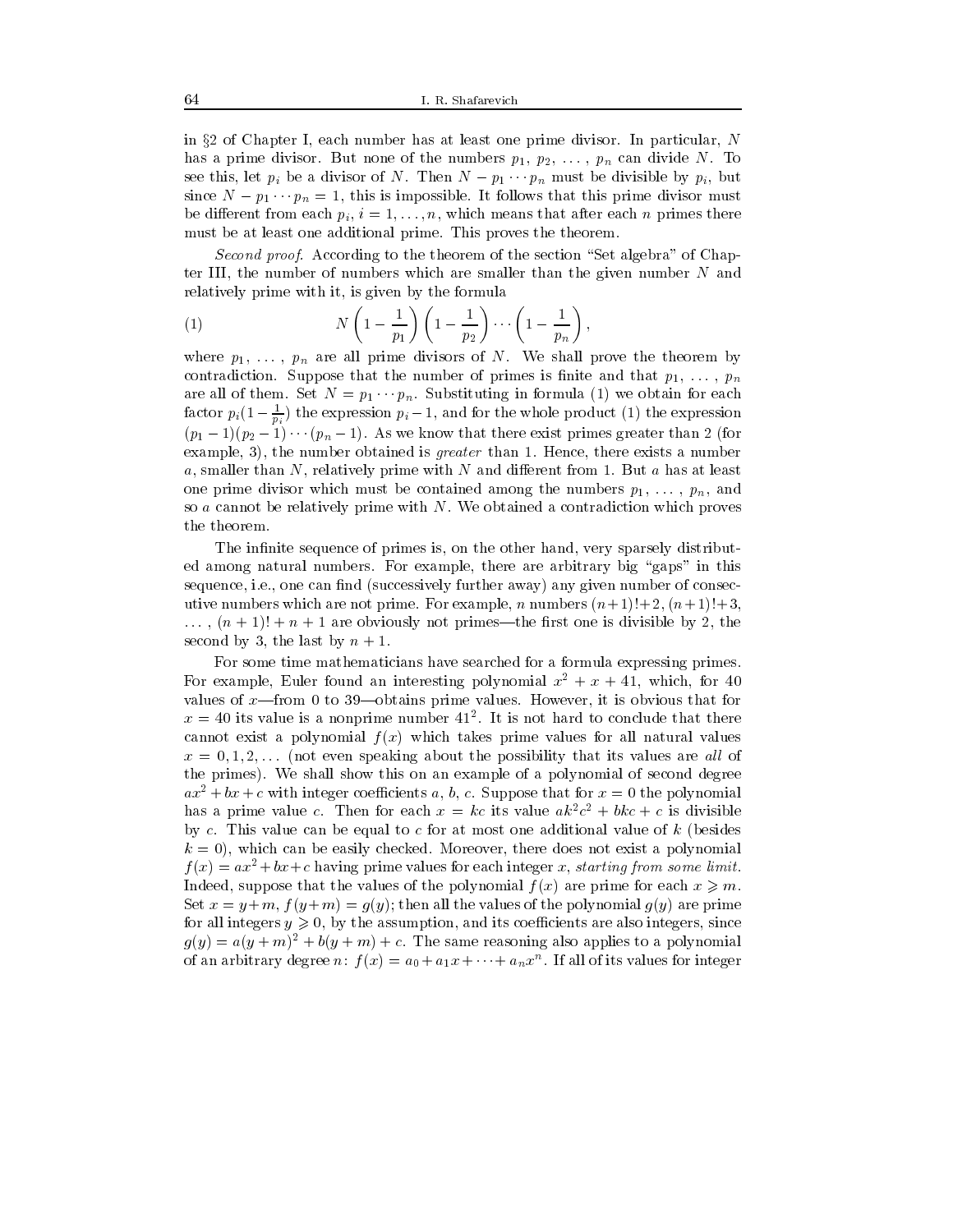$\mathcal{L}$  are prime, it means that f (0) and for each integer (0) and for each integer (0) and for each integer (0) and integer (0) and integer (0) and integer (0) and integer (0) and integer (0) and integer (0) and intege k the values  $f(kp) = p + a_1kp + \cdots + a_n(kp)^n$  are divisible by p. They can be equal to p only if  $p + a_1kp + \cdots + a_n(kp)^n = p$ , i.e.,  $a_1 + a_2kp + \cdots + a_n(kp)^{n-1} = 0$ , and the last equation in k is of the degree  $n-1$ , and according to Theorem 3 of Chapter II it has at most  $n-1$  roots. For all other values of k the number  $f(kp)$ is divisible by  $p$  and different from  $p$ , i.e., it is not a prime.

If we suppose that the values of the polynomial  $f(x)$  are prime only for integer values of  $x \geq m$ , for a certain number m, then we can set  $x = y + m$  and  $f(y + m) =$  $g(y)$ . The polynomial  $g(y) = a_0 + a_1(y + m) + \cdots + a_n(y + m)$  is obtained by expanding all the parentheses by the binomial formula and reducing similar terms. Therefore its coefficients are again integers, but it obtains prime values for all integers  $y \geq 0$ , which again is a contradiction.

It can be also proved that for an arbitrary number  $k$  no polynomial in  $k$ variables with integer coefficients exists such that all of its values for all natural values of its variables are primes. Nevertheless, it appears that there is a polynomial of degree 25 with 26 variables, having the following property: if we select those values of that polynomial which are obtained for nonnegative integer values of its variables and which are positive themselves, then the set of such values coincides with the set of primes. Since 26 is equal to the number of letters of the Latin alphabet, it is possible to denote the variables by the letters:  $a, b, \ldots, x, y, z$ . Then the polynomial is of the form:

$$
F(a, b, c, d, e, f, g, h, i, j, k, l, m, n, o, p, q, r, s, t, u, v, w, x, y, z) =
$$
\n
$$
= (k+2)\{1 - [wz + h + j - q]^2 - [(gk + 2g + k + 1)(h + j) + hz]^2 -
$$
\n
$$
-[2n + p + q + z - e]^2 - [16(k+1)^3(k+2)(n+1)^2 + 1 - f^2]^2 -
$$
\n
$$
-[e^3(t+2)(a+1)^2 + 1 - o^2]^2 - [(a^2 - 1)y^2 + 1 - x^2]^2 -
$$
\n
$$
-[16r^2y^4(a^2 - 1) + 1 - u^2]^2 - [(a + u^2(u^2 - a^2) - 1)(n + 4dy)^2 + 1 - (x + cu)^2]^2 -
$$
\n
$$
-[n + l + v - y]^2 - [(a - 1)l^2 + 1 - m^2]^2 - [ai + k + 1 - l - i]^2 -
$$
\n
$$
-[p + l(a - n - 1) + b(2an + 2a - n^2 - 2n - 2) - m]^2 -
$$
\n
$$
-[q + y(a - p - 1) + s(2ap + 2a - p^2 - 2p - 2) - x]^2 -
$$
\n
$$
-[z + pl(a - p) + t(2ap - p^2 - 1) - pm]^2].
$$

This polynomial has been written here just to impress the reader. Its number of variables is too big. It can be proved that it takes also negative values  $-m$ , where  $m$  is not prime. Hence, it does not give us information about the sequence of primes either.

Long trials convinced the majority of mathematicians that there is no easy formula describing the sequence of primes. There exist "explicit formulae" describing the primes, but they use ob jects which are even less known than the primes themselves. That is why mathematicians concentrated on the characteristics of the sequence of primes "in total" and not "in parts". We will deal with this kind of questions in the next sections.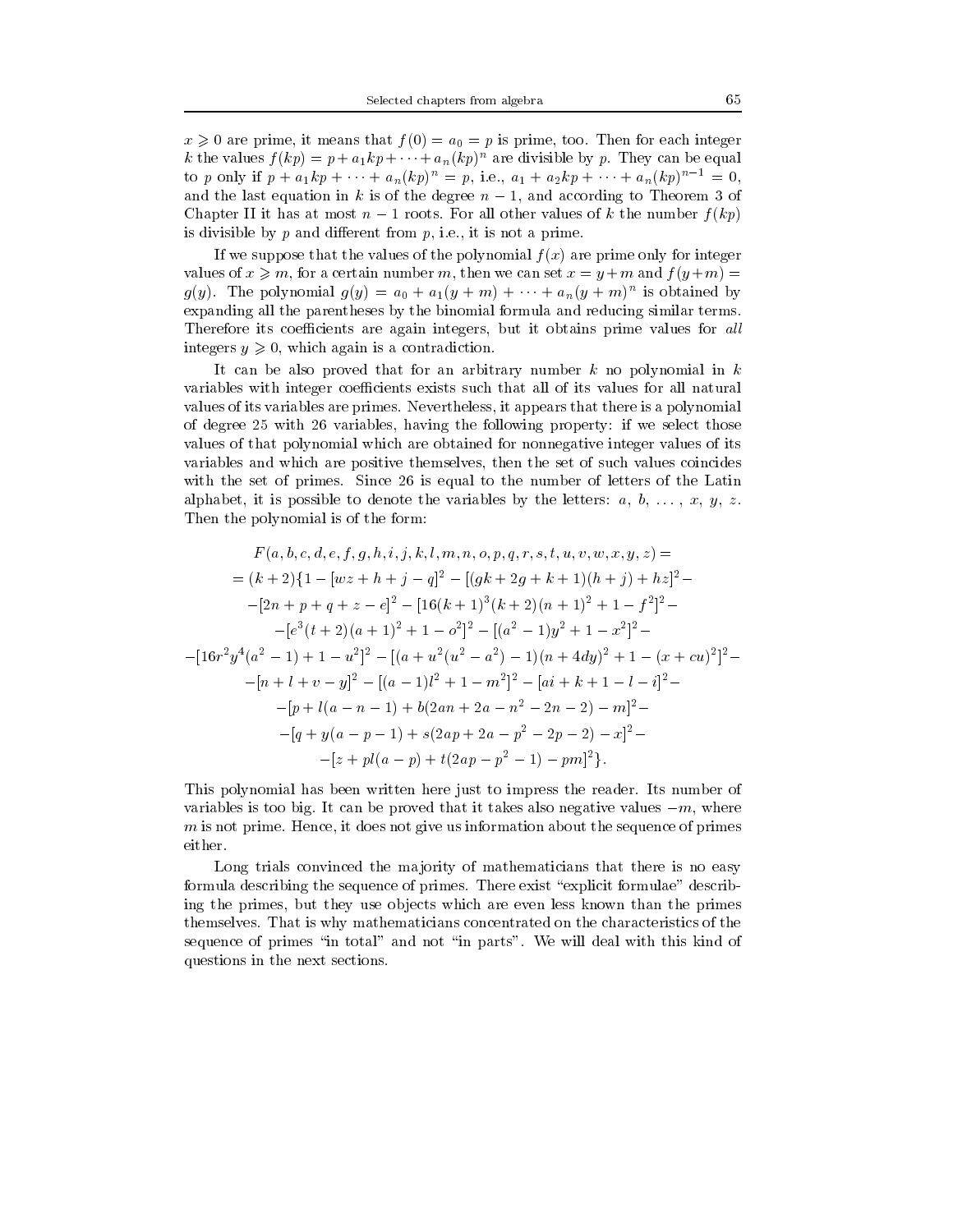**PROBLEMS** 

1. Prove that there are infinitely many primes of the form  $3s + 2$ .

2. The same for the primes of the form  $4s + 3$ .

3. Prove that each two numbers  $2^{2^n} + 1$  and  $2^{2^m} + 1$  are relatively prime. Deduce once more the infinity of the number of primes.  $[Hint.$  Assuming that p is a common divisor of two such numbers, find the remainders of division of  $2^{2^{m}}$  and  $2^{2^n}$  by p.

4. Let  $f(x)$  be a polynomial with integer coefficients. Prove that there exist infinitely many distinct prime divisors of its values  $f(1), f(2), \ldots$ . If you do not succeed immediately, solve the problem for the polynomials of the first and of the second degree.)

**5.** Denote by  $p_n$  the *n*-th prime in the natural order. Prove that  $p_{n+1} < p_n + 1$ .

**6.** Using the notation of Problem 5, prove that  $p_n < 2^{2^n}$ . Deduce the similar inequality  $p_n \leq 2^{2^n} + 1$  from the result of Problem 3.

7. Using the notation of Problem 5, prove that  $p_{n+1} < p_1 p_2 \cdots p_n$ .

## 2. Euler's proof of the infinity of the number of primes

We shall give another proof of the infinity of the number of primes, which is due to Euler, and which clarifies some general properties of this sequence.

Let us start with the "prehistory", that is, with some simple facts which had been known before Euler started dealing with questions about primes. The question is about how big the following sums can be:

1, 
$$
1 + \frac{1}{2}
$$
,  $1 + \frac{1}{2} + \frac{1}{3}$ , ...,  $1 + \frac{1}{2} + \dots + \frac{1}{n}$ , ...

Using notation from section 3 of Chapter II, these are the sums  $(Sa)_n$ , where a is the sequence of the inverses of natural numbers  $1, \frac{1}{2}, \frac{1}{3}, \ldots$  . Since we denoted the sums of the m-th powers of natural numbers from 1 to  $n-1$  by  $S_m(n)$  (cf. formula (28) of Chapter II), it is natural to denote our sums by  $S_{-1}(n)$ .

We have come to a concept which we shall often deal with later, so we consider it now in more detail. It refers generally to properties of an *infinite* sequence of positive numbers  $s_1, s_2, \ldots, s_n, \ldots$  (in our case it appeared as the sequence of sums of another sequence, but for the moment that is of no importance). One type of such sequences is called *bounded*. This means that there exists a number C (the same for the whole sequence), such that  $s_n < C$  for all  $n = 1, 2, 3, \ldots$  If the sequence does not have this property, it is called *unbounded*. This means that no monther can a can possesse this property, for the cannot month to the control there are index n such that  $s_n \geqslant C$ . Finally, it may happen that for each number C there exists an index *n* such that  $s_m \geq C$  for all  $m = n, n + 1, \ldots$ . In other words, for *n* sufficiently large, the numbers  $s_n$  become arbitrary large. In that case the sequence is called *unboundedly increasing*. For example, the sequence  $1, 2, 1, 3, 1$ ,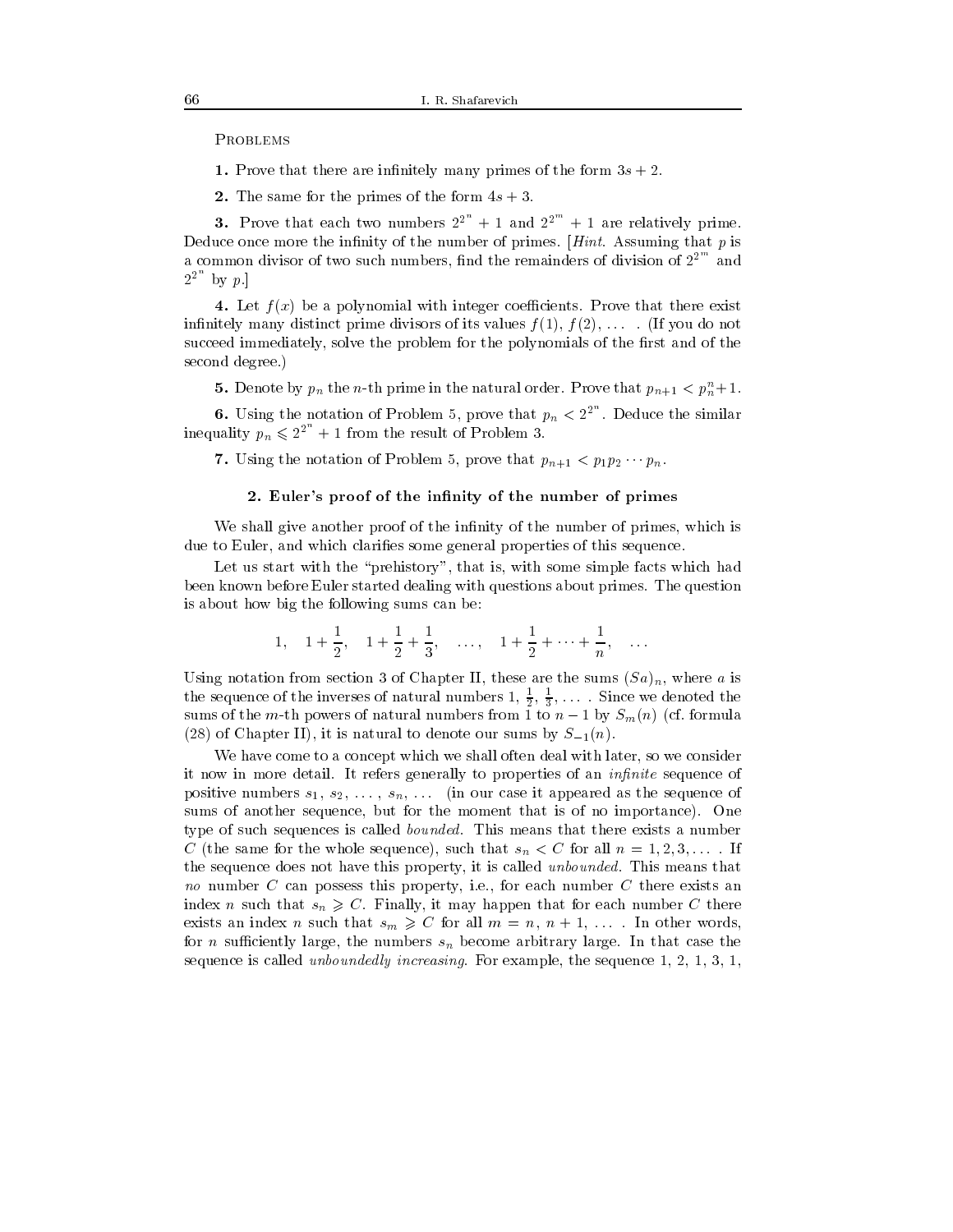4, . . . , where 1 stands on odd places, and natural numbers stand on even places in succession, is unbounded, but not unboundedly increasing, since one can find the number 1 arbitrarily far in it.

If a sequence  $a = a_1, a_2, \ldots, a_n, \ldots$  of positive numbers is given, and  $s = Sa$ , then  $s_{n+1} > s_n$  (since  $s_{n+1} = s_n + a_{n+1}$ ,  $a_{n+1} > 0$ ), and, generally,  $s_m > s_n$  for  $m >$  $n.$  Therefore, such a sequence will be unboundedly increasing if it is unbounded. For example, if all  $a_i = 1$ , then  $s_n = n$  and the sequence  $s_1, s_2, \ldots$  is unbounded. But in other cases it may be bounded. An example can be visualised on Fig. 1, where we first divide the segment between  $\sigma$  and 1 in half and set  $a_1 = \frac{1}{2}$ , then divide again the segment between 0 and  $\frac{1}{2}$  in half and set  $a_2 = \frac{1}{4}$ , etc. In this way,  $a_n =$  $\frac{1}{2^n}$ . The result of adding such numbers is represented on Fig. 1 and it is obvious that the sums  $S_n$  stay inside our initial

segment, i.e.,  $S_n < 1$ . Fig. 1

It is easy to check the last assertion by calculation. If  $a_n = \frac{1}{2^n}$ , then

$$
(Sa)_n = \frac{1}{2} + \frac{1}{4} + \dots + \frac{1}{2^n} = \frac{1}{2} \left( 1 + \frac{1}{2} + \dots + \frac{1}{2^{n-1}} \right),
$$

and by formula  $(12)$  of Chapter I

$$
(Sa)_n = \frac{1}{2} \frac{\frac{1}{2^n} - 1}{\frac{1}{2} - 1} = 1 - \frac{1}{2^n},
$$

so that  $(Sa)_n < 1$  for each n.

We shall show now that in the case of the sequence  $1, \frac{1}{5}, \frac{1}{5}, \ldots$  the *first* case 2 3 appears: although the terms of the sequence decrease, they do not decrease fast enough, and their sums (i.e.,  $S_{-1}(n)$ ) increase unboundedly.

**LEMMA 1.** The sum  $S_{-1}(n)$  is, for n sufficiently large, greater than an arbitrary given number.

Let the number  $k$  be given. We assert that for some  $n$  (and so also for all greater integers)  $3\pi/(n) > k$ . Take n such that  $n - 1 = 2^m$  for some m. Divide the sum

$$
S_{-1}(n) = 1 + \left(\frac{1}{2}\right) + \left(\frac{1}{3} + \frac{1}{4}\right) + \left(\frac{1}{5} + \frac{1}{6} + \frac{1}{7} + \frac{1}{8}\right) + \dots + \left(\frac{1}{2^{m-1} + 1} + \dots + \frac{1}{2^m}\right)
$$

in parts as it is shown: in groups contained between two consecutive powers of two. Each parentness has the form  $\frac{1}{2^{k-1}+1} + \cdots + \frac{1}{2^k}$ , and the number of parentneses is equal to  $m$ . In each parenthesis we replace each summand by the smallest one entering that parenthesis, that is by the last one. Since the number of summands in such a parenthesis is equal to  $2^{n} - 2^{n-1} = 2^{n-1}$ , we obtain that the k-th parenthesis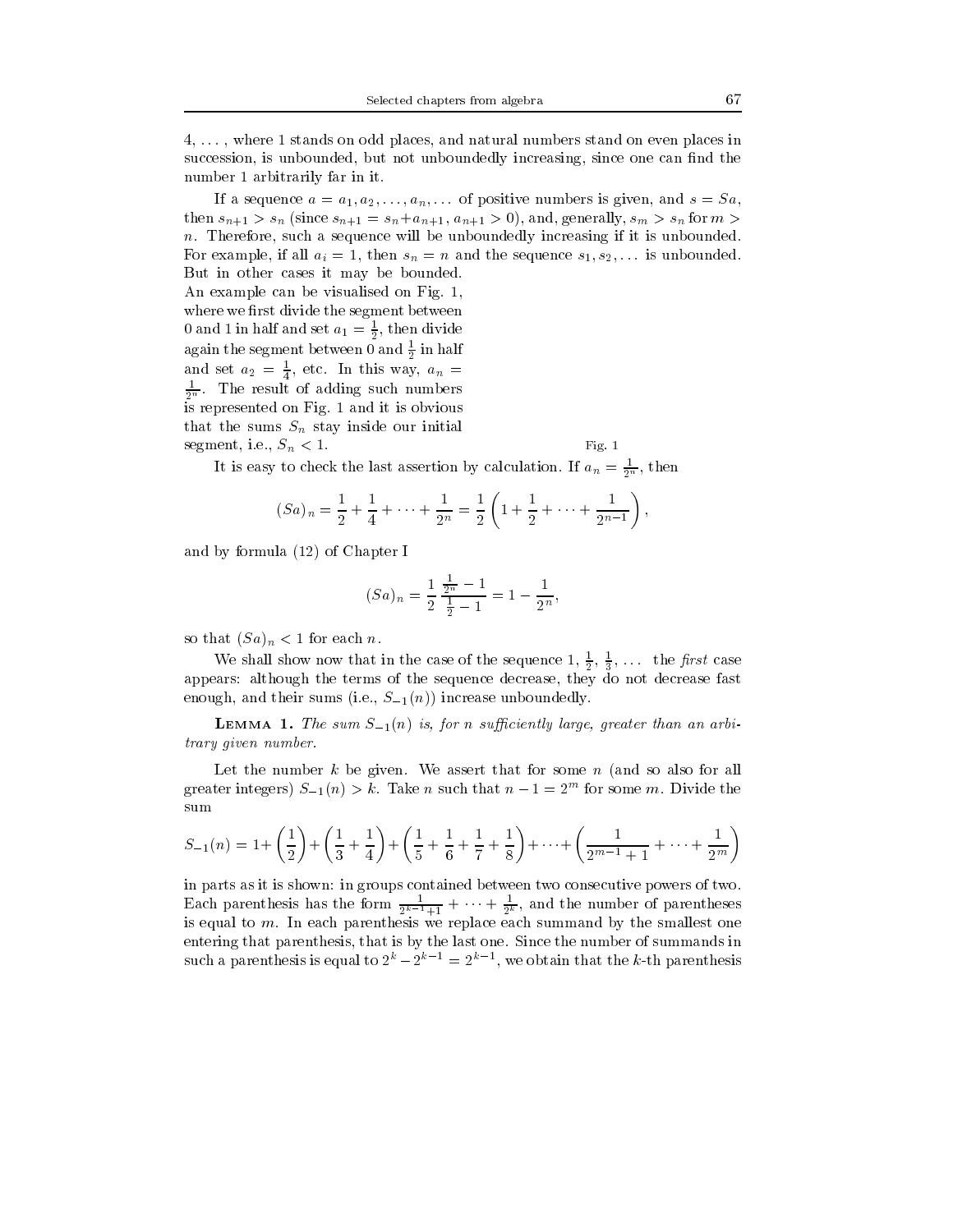is greater than  $\frac{2^{k-1}}{2^k} = \frac{1}{2}$ . As a result, we obtain that  $S_{-1}(n) > 1 + \frac{m}{2}$ . This inequality is valid for each n if  $n-1 = 2^m$ . It remains to put  $1 + \frac{\pi}{2} = k$ , i.e.,  $m = 2k - 1$  and  $n = 2^{2k-1} + 1$ . Then  $S_{-1}(n) > k$ .

Now we come to Euler's proof. His idea is connected with the method of computing the sums of powers of the divisors of a natural number, which was described in section 3 of Chapter I (cf. formula (13) in Chapter I). Denote the sum of k-th powers of all divisors (including 1 and n) of a natural number n by  $\sigma_k(n)$ . According to formula (13) of Chapter I, for the number n having canonical factorisation  $n = p_1^{\ldots} \cdots p_r^{\alpha_r}$ ,  $\cdot$ 

(2) 
$$
\sigma_k(n) = \frac{p_1^{k(\alpha_1+1)} - 1}{p_1^k - 1} \cdot \frac{p_2^{k(\alpha_2+1)} - 1}{p_2^k - 1} \cdot \cdot \cdot \frac{p_r^{k(\alpha_r+1)} - 1}{p_r^k - 1}.
$$

Formula (2) had been known since the antique times, but it was implicitly assumed that the number  $k$  in it was positive. Finally, Euler got interested in it and he posed the question—what would happen if  $k$  was integer, but negative? The answer is, of course, that there is no difference, the derivation of formula  $(2)$ is completely formal and the same for negative as well as for positive values of  $k$ . In particular, it is valid for  $k = -1$ . The sum of  $(-1)$ -st powers (i.e., the inverses) of the divisors of a given number n will be denoted, as before, by  $\sigma_{-1}(n)$ . Formula (2) gives

$$
\sigma_{-1}(n) = \frac{1 - \frac{1}{p_1^{\alpha_1 + 1}}}{1 - \frac{1}{p_1}} \cdot \dots \cdot \frac{1 - \frac{1}{p_r^{\alpha_r + 1}}}{1 - \frac{1}{p_r}}
$$

(we interchanged the order of summands in numerators and denominators in each of the fraction). From here (since all the expressions in numerators are less than 1),

(3) 
$$
\sigma_{-1}(n) < \frac{1}{\left(1 - \frac{1}{p_1}\right)\left(1 - \frac{1}{p_2}\right)\cdots\left(1 - \frac{1}{p_r}\right)}.
$$

Let us now replace n in this formula by  $n!$   $(p_1, \ldots, p_r)$  are now prime divisors of n!). The numbers  $1, 2, \ldots, n$  are all contained among the divisors of n!. Therefore, the sum  $\sigma_{-1}(n!)$  definitely contains summands 1,  $\frac{1}{2}, \frac{1}{3}, \ldots, \frac{1}{n}$ , whose sum is equal to S1(n + 1). According to Lemma 1, already the sum S1(n + 1) is greater than any given number  $k$  for n sufficiently large. Since other summands in the sum  $\sigma_{-1}(n!)$  are positive, the same conclusion is valid for it. If the number of primes were finite and  $p_1, \ldots, p_r$  were the whole list of them, we would obtain that

$$
\frac{1}{\left(1-\frac{1}{p_1}\right)\left(1-\frac{1}{p_2}\right)\cdots\left(1-\frac{1}{p_r}\right)}>k,
$$

where  $k$  is an arbitrary number. This is, of course, a contradiction.

The value of the above proof is not that the assumption of finiteness of the number of primes has led to a contradiction, but that it, when the infinity of that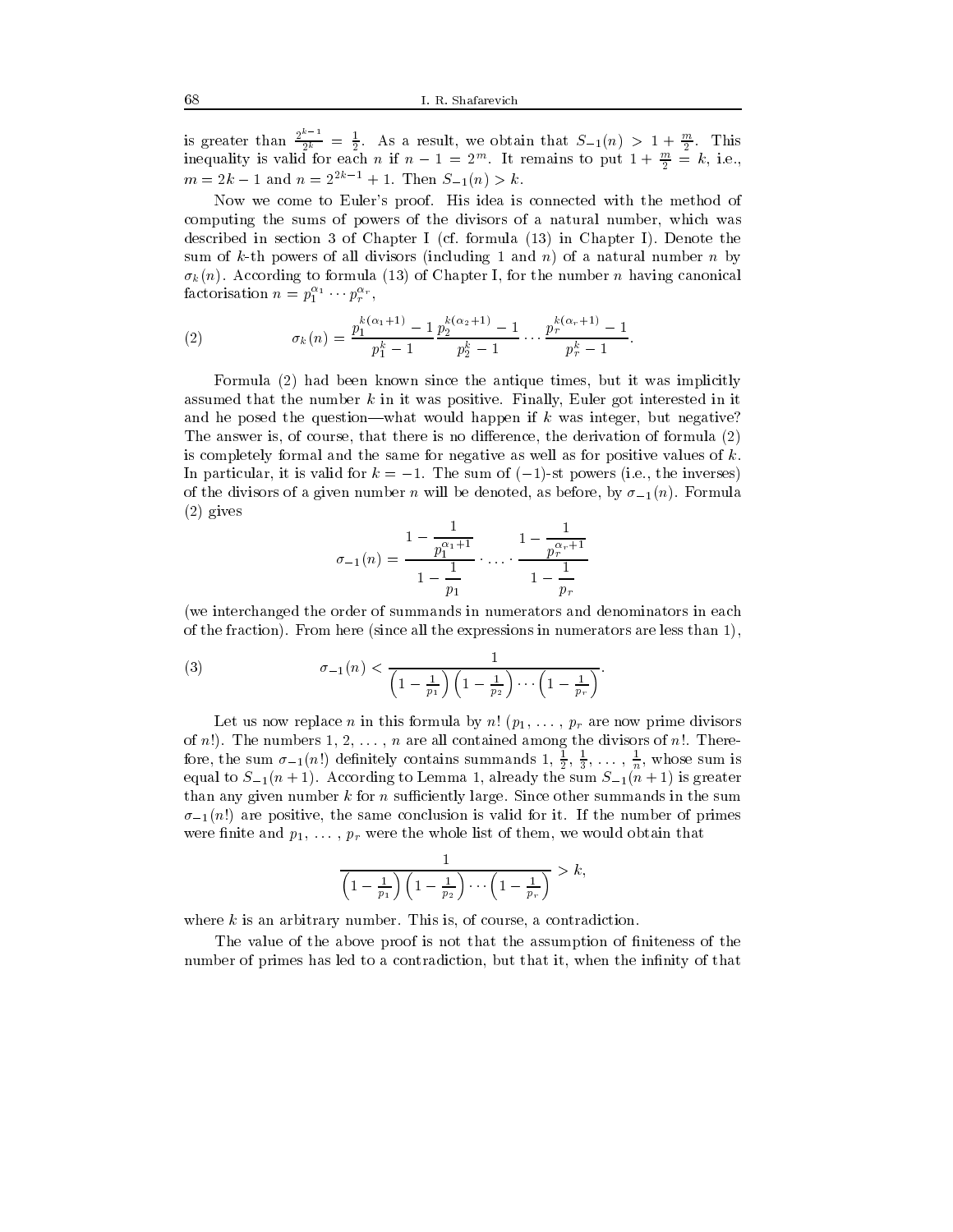number has already been proved, gives some quantitative characteristics of the sequence of primes. Namely, reformulating the result obtained, we can now say that if  $p_1, p_2, \ldots, p_n, \ldots$  is the infinite sequence of primes, then the expression  $\sqrt{\left(1-\frac{1}{p_1}\right)\left(1-\frac{1}{p_2}\right)\cdots\left(1-\frac{1}{p_n}\right)}$  becomes greater than any arbitrary number for n suciently large. This is, of course, equivalent to the fact that the denominator of the last fraction becomes *smaller* than an arbitrary positive number for  $n$ sufficiently large. We have proved

**THEOREM 2.** If  $p_1, p_2, \ldots, p_n, \ldots$  is the sequence of all primes, then the product  $\left(1-\frac{1}{\cdot}\right)\left(1-\frac{1}{\cdot}\right)$  $\left(\frac{1}{p_1}\right)\left(1-\frac{1}{p_2}\right)\cdots\left(1-\right)$  $\left(\frac{1}{p_2}\right)\cdots\left(1-\frac{1}{p_n}\right)$  $\cdots \left(1-\frac{1}{p_n}\right)$  , for  $n$  suffic , for n sufficiently large, becomes smaller  $\overline{\phantom{a}}$ than any given positive number.

This is a first approximation to our goal. Let us try now to give a more useful form of the characteristic obtained.

**THEOREM 3.** If  $p_1, p_2, \ldots, p_n, \ldots$  is the sequence of all primes, then the sequence of sums  $- +$ p1 + 1  $\mathbf{r}\cdot\mathbf{r}$  $+\cdots +\frac{1}{\sqrt{2}}$  increases pn increases unbounded ly.

Derivation of Theorem 3 from Theorem 2 is purely formal: it does not use the fact that  $p_1, p_2, \ldots, p_n, \ldots$  is the sequence of primes—it could be an arbitrary sequence of natural numbers which satisfies the conditions of Theorem 2.

**LEMMA 2.** For each natural number  $n > 1$  the inequality

$$
(4) \qquad \qquad 1 - \frac{1}{n} \geqslant \frac{1}{4^{1/n}}
$$

is valid.

Since both sides of inequality (4) are positive, rasing them to the power of  $n$ , we obtain an *equivalent* inequality

$$
(5) \qquad \left(1 - \frac{1}{n}\right)^n \geqslant \frac{1}{4},
$$

which we are going to prove. Expanding the left-hand side by the binomial formula we obtain

(6) 
$$
\left(1-\frac{1}{n}\right)^n = 1 - n\frac{1}{n} + \frac{n(n-1)}{2}\frac{1}{n^2} - \frac{n(n-1)(n-2)}{3!}\frac{1}{n^3} + \dots + (-1)^n \frac{1}{n^n}.
$$

Absolute values of the summands on the right-hand side of formula (6) form the sequence  $C_n^{\pi} \frac{1}{n^k}$ . We examined such a sequence in connection with the Bernoulli scheme in the section  $\blacksquare$  in probability in Chapter III (formula (35)). More precisely, if in that formula we put  $p = \frac{1}{\sqrt{1 - x^2}}$ ,  $q = 1$  $\frac{1}{n+1}$ ,  $q=1-\frac{1}{n+1}=\frac{1}{n+1}$ , then  $n+1$ ,  $n+1$ we obtain that  $p + q = 1$ ,  $p^*q^* = (n + 1)$  and the numbers obtained different from the ones examined in formula (6) just by the common factor  $\left(\frac{n}{n+1}\right)^n$ . The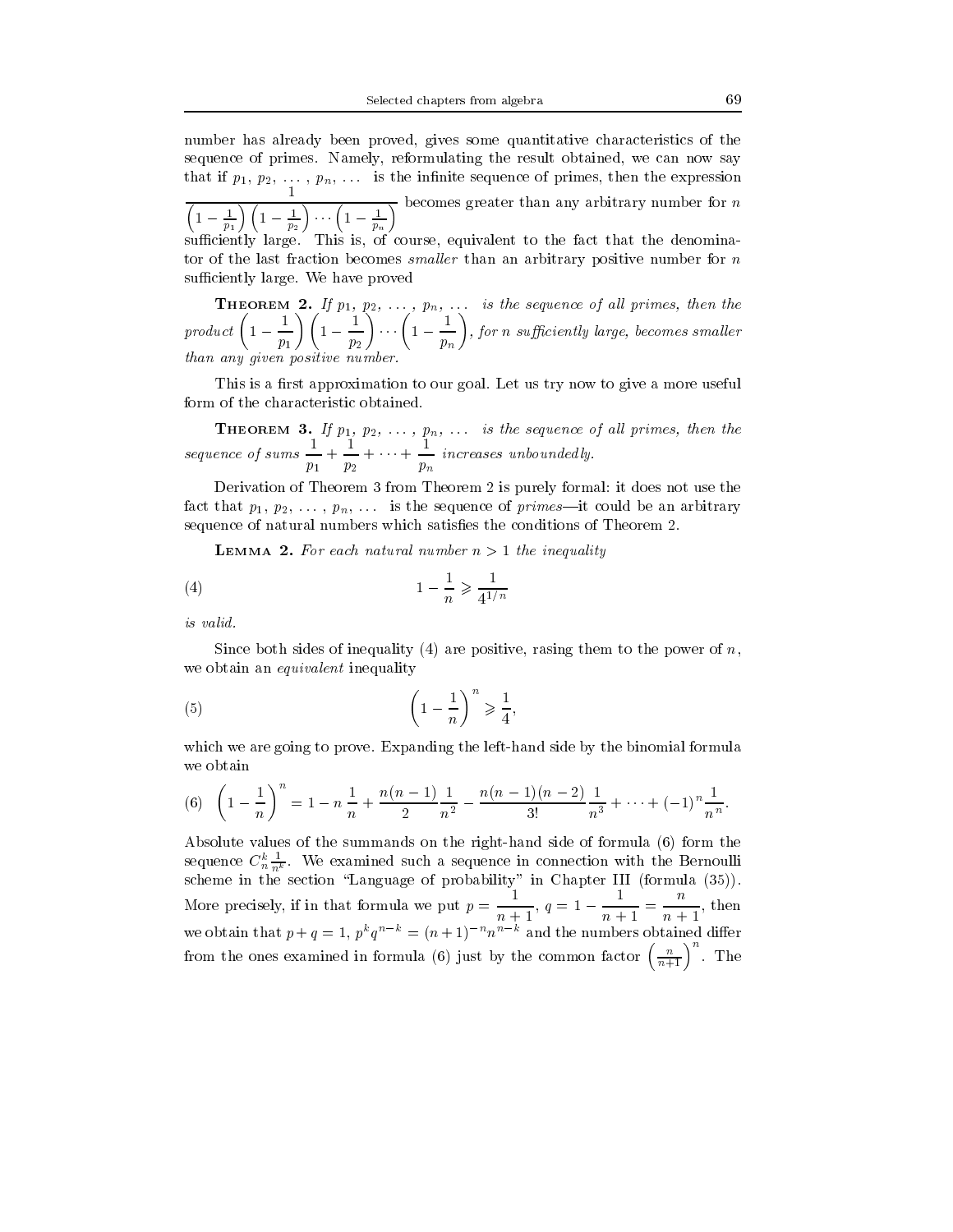expression  $(n + 1)p - 1$  is in our case equal to zero. In the section "Language of probability" of Chapter III we proved that if  $k > (n+1)p - 1$  (in our case  $k > 0$ ), then the  $(k+1)$ -st term is smaller than the k-th one. This means that the numbers of the sequence  $C_{n}^{\infty} \frac{1}{n^k}$ ,  $k = 1, 2, \ldots, n$  decrease monotonously. (We referred here to Chapter III just to stress the connection between different problems that we are dealing with. It would, of course, be easy to write down the ratio of the  $(k + 1)$ -st term of the sequence to the  $k$ -th one and conclude that it is less than 1). We can see that in formula  $(6)$ , the first two terms on the right-hand side cancel. The next two terms (after cancellation which can be done easily) give  $\frac{1}{3} - \frac{1}{3n^2}$ . This number is not less than  $\frac{1}{4}$  for  $n \geq 2$  (check it yourself!). The rest of the terms can be grouped in pairs, where in each pair the first term is positive and the next negative, but, as we have seen, by absolute value less than the first one. Therefore each pair gives a positive contribution to the sum  $(6)$ . If *n* is odd, then the number of summands on the right-hand side of formula (6) is even (it is equal to  $n + 1$ ) and the sum is partitioned into  $\frac{n+1}{2}$  pairs. If n is even, then after grouping into pairs, there remains the summand  $\frac{1}{n^n}$ . In such a way, in any case the right-hand side consists of a summand which is not less than  $\frac{1}{4}$ , and some additional positive summands. This proves inequality (5), and so the lemma itself.

Theorem 3 is now evident. For each  $p_i$  we have, according to the Lemma:

$$
1-\frac{1}{p_i}\geqslant \frac{1}{4^{1/p_i}}.
$$

Multiplying these inequalities for  $i = 1, \ldots, n$  we obtain

$$
\left(1-\frac{1}{p_1}\right)\left(1-\frac{1}{p_2}\right)\cdots\left(1-\frac{1}{p_n}\right) \geqslant \frac{1}{4\left(\frac{1}{p_1}+\frac{1}{p_2}+\cdots+\frac{1}{p_n}\right)}.
$$

If the sums  $\frac{1}{p_1} + \frac{1}{p_2} + \cdots + \frac{1}{p_n}$  were for each *n* less than a certain value *k*, it would follow that

$$
\left(1-\frac{1}{p_1}\right)\left(1-\frac{1}{p_2}\right)\cdots\left(1-\frac{1}{p_n}\right)\geqslant\frac{1}{4^k}.
$$

This contradicts Theorem 2.

We run here into a problem of a new kind. If N is a subset of a finite set  $M$ , then we can tell how much "smaller" N is than  $M$ , comparing the number of their elements, e.g., computing the ratio  $n(N)/n(M)$ . But now we have two infinite sets: the set of all natural numbers and the set of all primes contained in it. How can we compare them? Theorem 3 offers one way of comparing, not very easy at first sight. It can be applied to each sequence of natural numbers a:  $a_1, a_2, \ldots, a_n$ , ... . According to Lemma 1, for the sequence of all natural numbers, the sums of their inverses (i.e., the sums  $S_{-1}(n)$ ) increase unboundedly. We can think of the sequence  $a$  to be "tightly" distributed among natural numbers if it has the same property, i.e., if the sums  $\frac{1}{a_1}$ ,  $\frac{1}{a_1} + \frac{1}{a_2}$ , ...,  $\frac{1}{a_1} + \frac{1}{a_2} + \cdots + \frac{1}{a_n}$ , ... unboundedly increase. This means that in the sequence a enough natural numbers remained so that the sums of their inverses are not too much less than the sums  $S_{-1}(n)$  of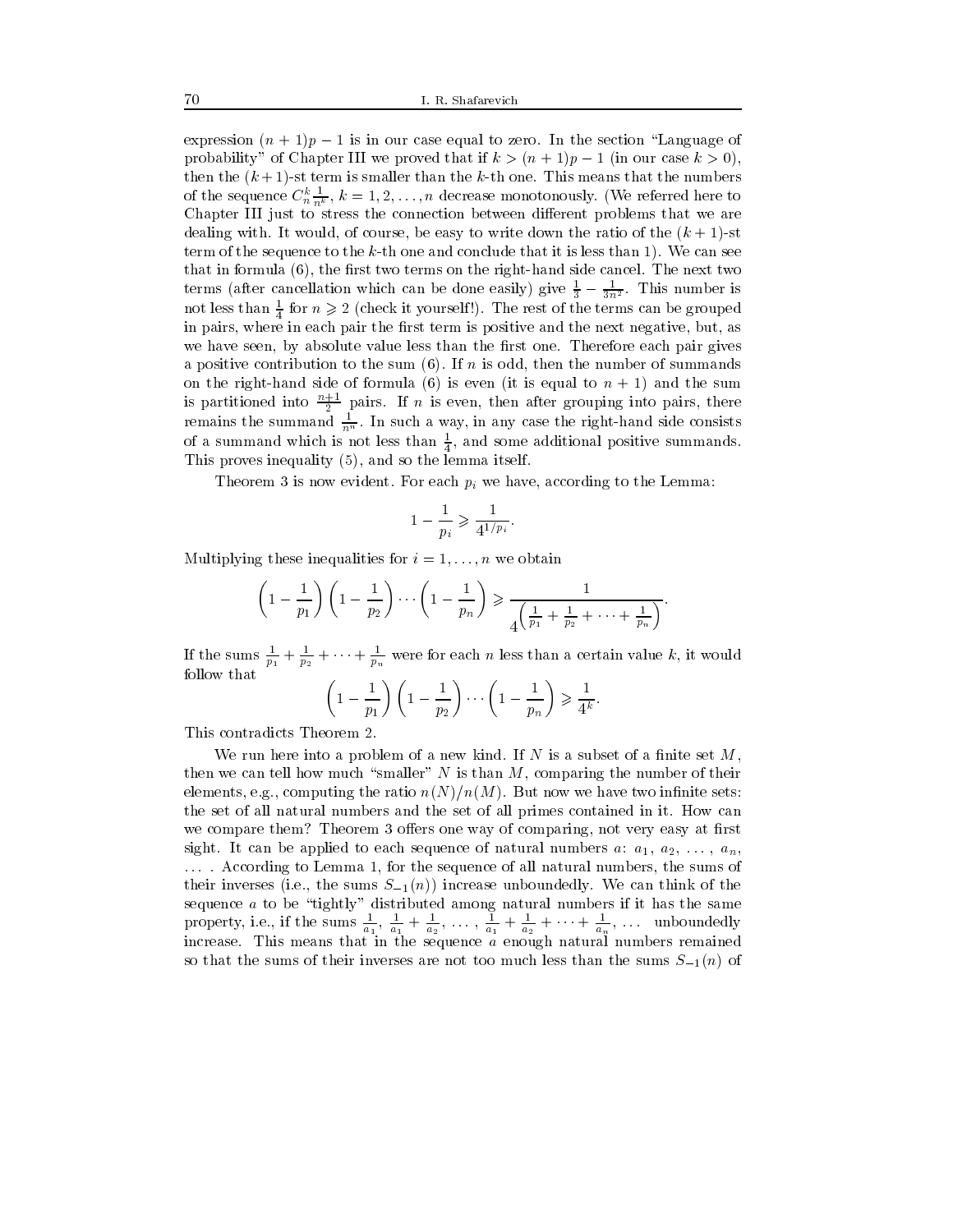the inverses of all natural numbers. If, on the other hand, the sums of inverses of the sequence  $\alpha$  remain bounded, we can think of it as "loosely" distributed in the natural row. Theorem 3 states that the sequence of primes is \tight". The most "loose" case is the case of a sequence  $a$  having only a finite number of terms.

But there are intermediate cases. For instance, the sequence of squares: 1, 4,  $9,\ldots,n^2,\ldots$  . It is natural to denote the corresponding sums  $1+\frac{1}{4}+\frac{1}{9}+\cdots+\frac{1}{n^2}$ by S2(n). We shall prove that they are bounded byanumber not depending on n. We use the same idea as in the proof of Lemma 1. Let m be such that  $2^m \geq n$ . Then  $S_{-2}(n) \leq S_{-2}(2^m)$ . We divide the sum  $S_{-2}(2^m) = 1 + \frac{1}{2^2} + \frac{1}{3^2} + \cdots + \frac{1}{2^{2m}}$ into parts:

$$
(1) + \left(\frac{1}{2^2}\right) + \left(\frac{1}{3^2} + \frac{1}{4^2}\right) + \dots + \left(\frac{1}{(2^{m-1}+1)^2} + \dots + \frac{1}{2^{2m}}\right).
$$

Each part  $\frac{1}{(2^{k-1}+1)^2} + \cdots + \frac{1}{2^{2k}}$  again contains  $2^{k-1}$  terms and the first term is the greatest. Therefore this part cannot be greater than  $2^{k-1}$   $\frac{1}{(2^{k-1}+1)^2}$  <  $2^{k-1} \frac{1}{(2^{k-1})^2} = \frac{1}{2^{k-1}}$ . Then  $\frac{1}{2^{k-1}}$ . Therefore,  $S_{-2}(2^m) \leq 1 + 1 + \frac{1}{2} + \frac{1}{2^2} + \cdots + \frac{1}{2^{m-1}} =$ - - - - - - - $1 - \frac{1}{2^m}$  , 1  $\frac{2^m}{1-\frac{1}{5}} \leqslant 1 + \frac{1}{1-\frac{1}{5}} = 3.$  $1 - \frac{1}{2}$ . So, so, none of the sums  $S = 2(1)$  is greater than 3.

In such a way, Theorem 3 shows that, for example, the primes are distributed more "tightly" in the natural row than the squares.

#### **PROBLEMS**

 $S_{-k}(n) = \frac{1}{1^k} + \frac{1}{2^k} + \cdots + \frac{1}{n^k}$  are bounded.

 $2.1$  and arithmetic and arithmetic progression: and an arithmetic progression: and an arithmetic progression: and an arithmetic progression: and an arithmetic progression: and an arithmetic progression: and an arithmetic  $a_2 = p + 2q, \ldots, a_n = p + nq$  for some natural p and q. Prove that the sums  $\frac{1}{a_0}$ ,  $\frac{1}{a_0} + \frac{1}{a_1}, \ldots, \frac{1}{a_0} + \frac{1}{a_1} + \cdots + \frac{1}{a_n}, \ldots$  become unboundedly large for *n* sumclently large.

**3.** Let the sequence a be a geometric progression:  $a_0 = c$ ,  $a_1 = cq$ ,  $a_2 = cq^2$ , , and the contract of the contract of the contract of the contract of the contract of the contract of the contract of the contract of the contract of the contract of the contract of the contract of the contract of the con  $\ldots$ ,  $a_n = cq^{\perp}$ ,  $\ldots$ , where c and q are natural numbers. Is it  $\tau$ ight or loose in the natural row?

4. Let p1, ... , pn, ... be the sequence of all primes. Prove that the expressions  $\frac{1}{\left(1-\frac{1}{p_1^2}\right)\left(1-\frac{1}{p_2^2}\right)\cdots\left(1-\frac{1}{p_n^2}\right)}$  are bounded for each *n*.

# 3. The function  $\pi(n)$

In this section we will try once more to estimate how much the sequence of primes differs from the sequence of all natural numbers. We will replace the more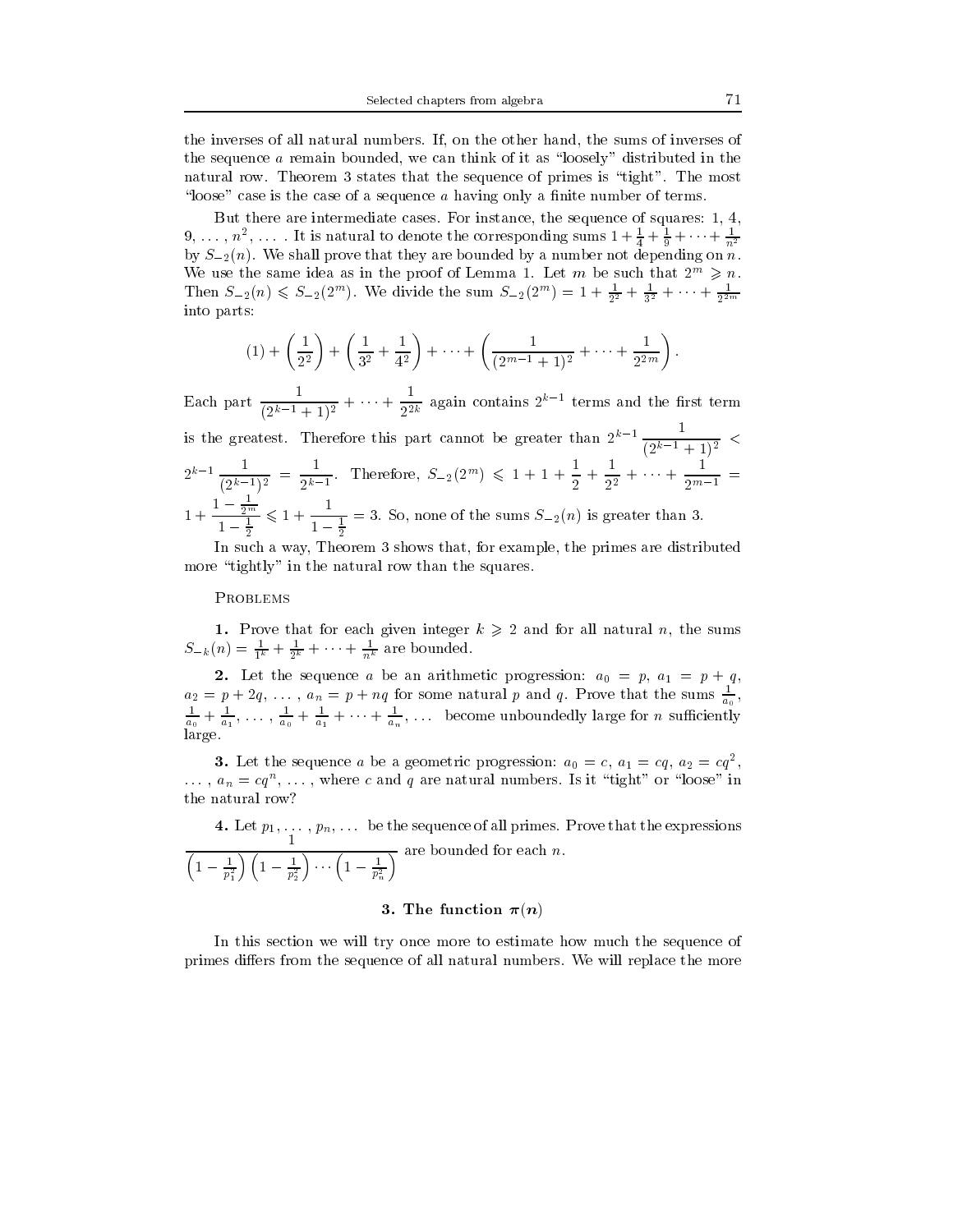elaborate method of comparing \tight" and \loose" sequences from the previous section by a more naive one, which can be understood more easily. Namely, we will try to answer the naive question—"which portion of the sequence of natural numbers is covered by the primes"—by finding how many primes there are smaller than 10, how many smaller than 100, how many smaller than 1000, etc. For each natural number n, denote by  $\pi(n)$  the number of primes not greater than n, so that  $\pi(1) = 0, \pi(2) = 1, \pi(4) = 2, \ldots$  What can be said about the ratio  $\frac{\pi i}{n}$  when n increases?

First of all, consider what can be learned from tables. Each assertion or question concerning natural numbers can be checked for all natural numbers not exceeding a certain limit  $N$ . This fact plays a role in the number theory, which investigates properties of natural numbers, similar to that of the possibility of experimenting in theoretical physics. In particular, one can compute the values  $\pi(n)$  for  $n = 10^\circ$ ,  $k = 1, 2, \ldots, 10$ . The following table is obtained.

| $\boldsymbol{n}$ | $\pi(n)$  | $\boldsymbol{n}$<br>$\pi(n)$ |  |
|------------------|-----------|------------------------------|--|
| 10               | 4         | 2.5                          |  |
| 100              | 25        | 4.0                          |  |
| 1000             | 168       | 6.0                          |  |
| 10000            | 1229      | 8.1                          |  |
| 100000           | 9592      | 10.4                         |  |
| 1000000          | 78498     | 12.7                         |  |
| 10000000         | 664579    | 15.0                         |  |
| 100000000        | 5761455   | 17.4                         |  |
| 1000000000       | 50847534  | 19.7                         |  |
| 10000000000      | 455059512 | 22.0                         |  |

#### Table 1.

We see that the ratio  $\frac{u}{\pi(n)}$  is constantly increasing, which means that  $\frac{v\cdot v}{n}$  is decreasing all the time. In other words, the portion of primes among the first  $n$ numbers becomes close to zero when n increases. According to the tables, it could be said that "the primes constitute a zero portion among all natural numbers". That was the way Euler formulated this fact, although his reasoning did not contain a full proof. We will now give the precise formulation and then the proof.

**THEOREM 4.** The ratio  $\frac{m}{n}$  becomes smaller than any given positive number for  $n$  sufficiently large.

In order to prove the theorem we have to estimate somehow the function  $\pi(n)$ . For actual calculation of its values we start with the prime 2, then we cancel all the numbers which are multiples of 2 and not exceeding  $n$ . Then we take the first remaining number—this will be  $3$ —and repeat the process. We continue till we have exhausted all the numbers not exceeding n. The numbers which are not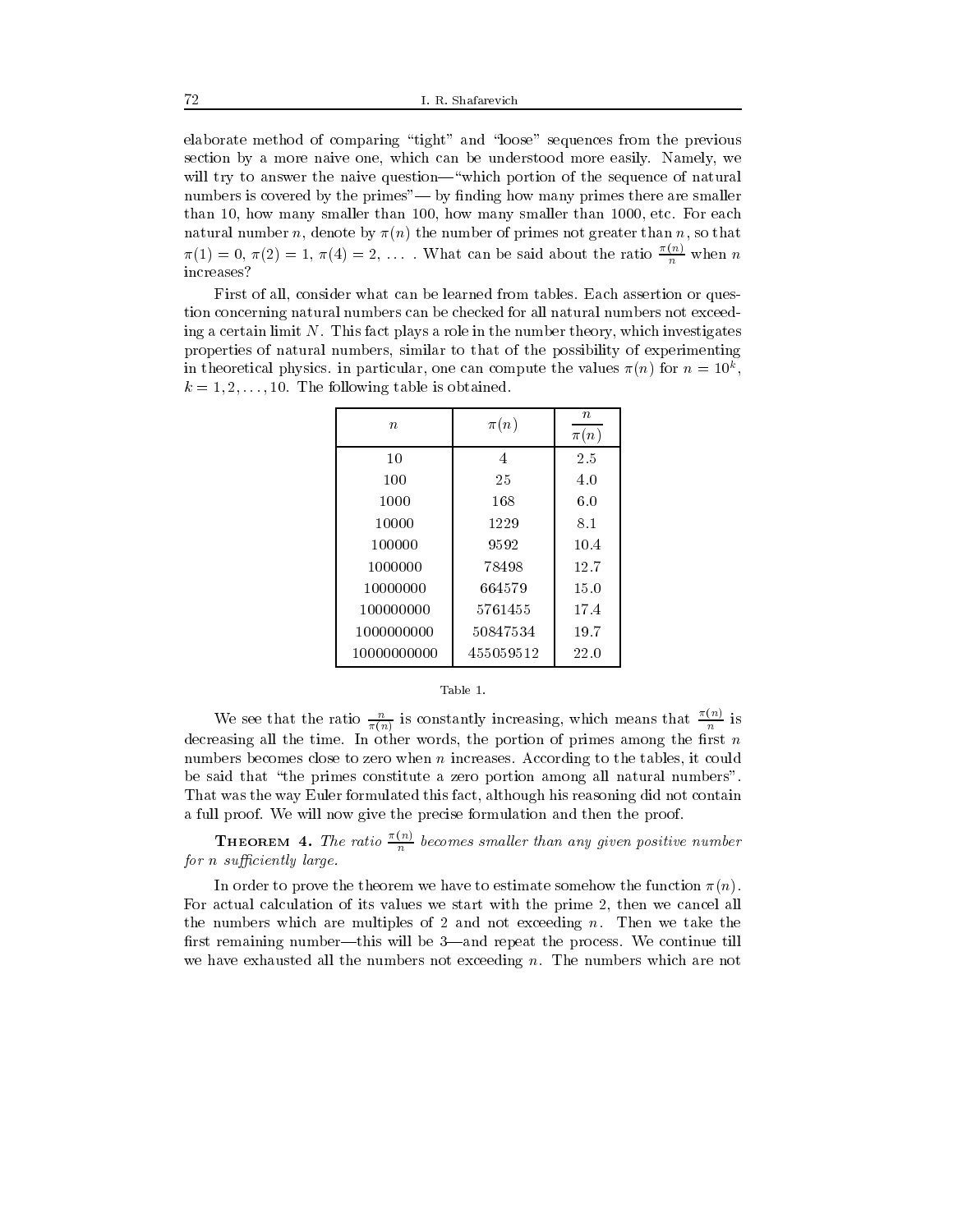cancelled  $(2, 3, \text{etc.})$  are all primes not exceeding n. This method was used already in the antique times; it is called \the sieve of Eratosthenes".

We will apply the same process in our reasoning. Suppose we have already found the first r primes:  $p_1, p_2, \ldots, p_r$ . Then the remaining primes, not exceeding  $n$ , are contained among "noncancelled" numbers, not exceeding  $n$ , i.e., among those numbers  $m \leq n$  which are not divisible by any of the numbers  $p_1, p_2, \ldots$ ,  $p_r$ . But the number of numbers not exceeding n and not divisible by any of the primes  $p_1, p_2, \ldots, p_r$  was explored in Chapter III—it is given by the formula in the section Set algebra of Chapter III. As we showed there, the expression in the formula can be replaced with the easier one n  $\left(1-\frac{1}{p_1}\right)\cdots\left(1-\frac{1}{p_r}\right)$ , where the error is less than  $2^r$  (formula (28) of Chapter III). Hence, the number s of numbers  $m \leq n$  not divisible by any of the primes  $p_1, p_2, \ldots, p_r$  satisfies the inequality

(7) 
$$
s \leqslant n \left(1 - \frac{1}{p_1}\right) \cdots \left(1 - \frac{1}{p_r}\right) + 2^r.
$$

All  $\pi(n)$  primes not exceeding n are contained either among r primes  $p_1, p_2, \ldots, p_r$ or among s numbers accounted for by inequality (7). In such a way,  $\pi(n) \leq s + r$ , and

(8) 
$$
\pi(n) \leqslant n \left(1 - \frac{1}{p_1}\right) \cdots \left(1 - \frac{1}{p_r}\right) + 2^r + r.
$$

Inequality (8) is remarkable because it contains the product  $\left(1-\frac{1}{p_1}\right)\cdots\left(1-\frac{1}{p_r}\right)$ which can be estimated using Theorem 2.

Now we can pass to the proof of Theorem 4. Let an arbitrary small positive number  $\varepsilon$  be given. We have to find a number N, depending on  $\varepsilon,$  such that  $\frac{\gamma_{n+1}}{n} < \varepsilon$ is valid for each  $n>N$ . In the inequality (8) we replace r by a greater number  $2^r$ (cf. Problem 6 in section 2 of Chapter I), in order to obtain a simpler inequality

(9) 
$$
\pi(n) \leqslant n \left(1 - \frac{1}{p_1}\right) \cdots \left(1 - \frac{1}{p_r}\right) + 2^{r+1}.
$$

In the inequality (9) there are two summands and we shall choose  $N$  so that for each  $n \geq N$  each of the summands will not exceed  $\epsilon n/2$ . Then from the inequality (9) we will conclude that  $\pi(n) < \varepsilon n$ , and so  $\frac{n(n)}{n} < \varepsilon$ . Recall that till now the number  $r$  in our reasoning was arbitrary. We choose it so that the first summand does not exceed  $\epsilon n/2$ , and then we choose N such that the second summand does not exceed  $\varepsilon n/2$ . The first choice is possible according to Theorem 2. It states that for r sufficiently large, the product  $\left(1-\frac{1}{p_1}\right)\cdots\left(1-\frac{1}{p_r}\right)$  is less than any arbitrary given positive number. We can take  $\varepsilon/2$  to be such a number. Then the first summand in the inequality (9) does not exceed  $\varepsilon n/2$ . The second summand can be dealt with even more easily. Now r has already been chosen. Choose N such that  $2^{r+1} < eN/2$ . For this it is enough to choose  $N > \frac{2^{r+2}}{\varepsilon}$ . Then  $2^{r+1} < \frac{\varepsilon N}{2} \leqslant \frac{\varepsilon n}{2}$ for each  $n \geq N$ . Theorem 4 is proved.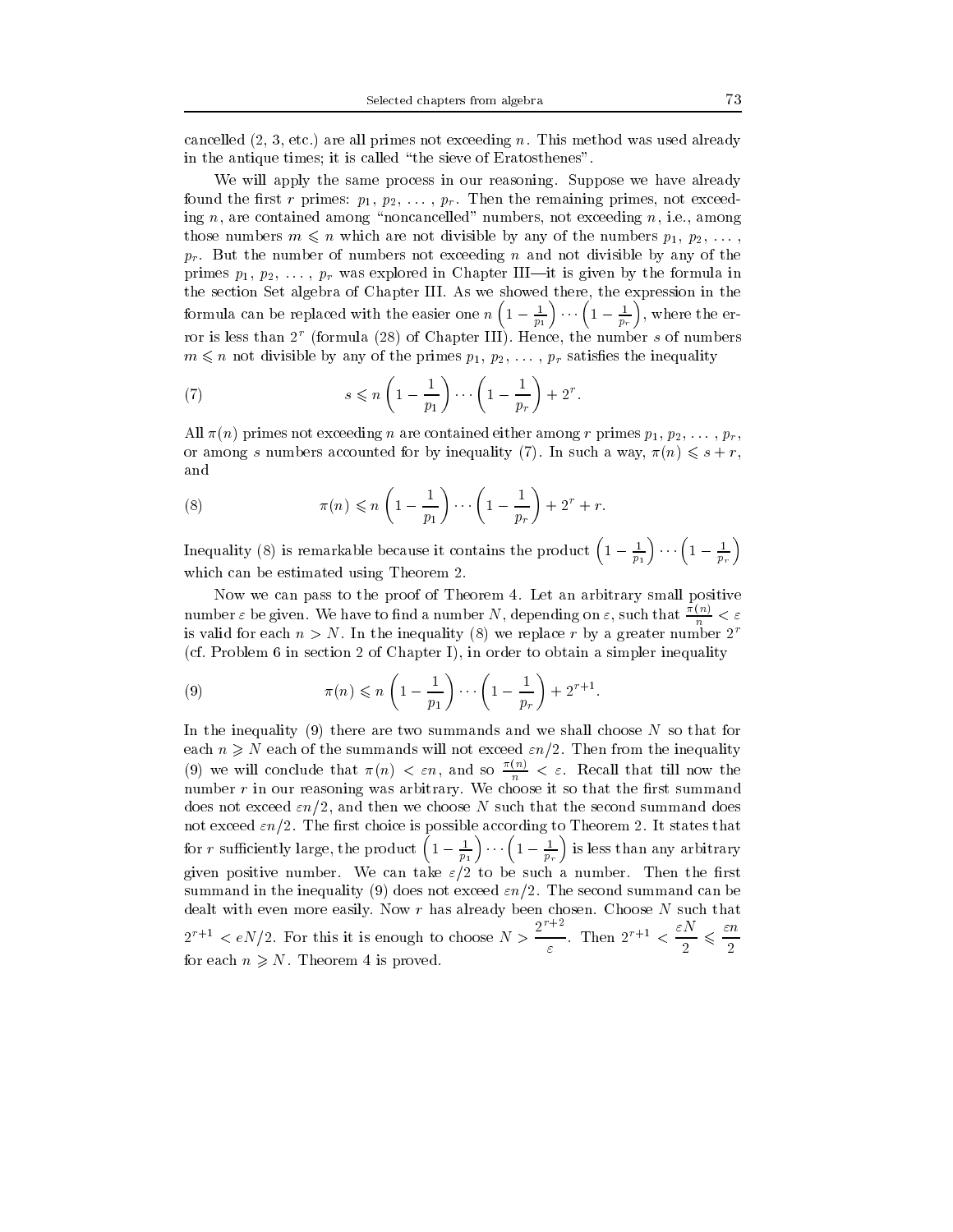Note that if we choose an arithmetic progression  $am + b$  even with a very big difference  $a$ , i.e., being very "sparse", then the number of terms of this progression not exceeding *n* is the same as the number of integers *m* satisfying  $am \leq n - b$ , i.e.,  $\left[\frac{n-b}{a}\right]$ . We saw in section 3 of Chapter III that  $\left[\frac{n-b}{a}\right]$  differs from  $\frac{n-b}{a}$  by not a a compared to a control of the company of the company of the company of the company of the company of the company of the company of the company of the company of the company of the company of the company of the company o less than  $\frac{n-b}{a} - 1$ . Its quotient with n is not less than  $\frac{1}{n}(\frac{n-b}{a} - 1) = \frac{1}{a} - \frac{1}{n} \frac{b}{a} - \frac{1}{n}$ . When n increases, this number approaches  $\frac{1}{a}$  and is not becoming arbitrarily small. Thus, Theorem 4 would become false if we replaced the sequence of primes in it by an arbitrary arithmetic progression. This shows that primes are distributed more sparsely than any arithmetic progression.

#### **PROBLEMS**

1. Let  $p_n$  denote the *n*-th prime. Prove that for an arbitrarily large positive number C the inequality  $p_n > Cn$  is valid for n sufficiently large. [Hint. Use the fact that  $\pi(p_n) = n$ .]

2. Consider natural numbers having the property that, when written in decimal form, they do not contain a certain digit (e.g., 0). Let  $q_1, q_2, \ldots, q_n, \ldots$  be those numbers, written in ascending order, and let  $\pi_1(n)$  denotes the number of such numbers not exceeding n. Prove that the ratio  $\frac{n_1(v)}{n}$  becomes smaller than  $\frac{1}{q_1}, \frac{1}{q_1} + \frac{1}{q_2}, \ldots, \frac{1}{q_1} + \frac{1}{q_2} + \cdots + \frac{1}{q_n}, \ldots$  are bounded. [Hint. Do not try to copy the proof of Theorem 4. Split the sum to parts, where in each part denominators are contained between 10° and 10° +1. Then find the number of numbers  $q_i$  in such intervals. The answer depends on the digit which is excluded:  $r = 0$  or  $r \neq 0$ .]

## **APPENDIX**

# Inequalities of Chebyshev for  $\pi(n)$

We have put this text in the Appendix mainly for formal reasons, because we have to use logarithms, the knowledge of which is not assumed in the rest of the text. Recall that the *logarithm with basis a of the number*  $x$  is a number  $y$  such that

$$
a^y=x.
$$

This is written as  $y = \log_a x$ . In the sequel it will always be assumed that  $a > 1$ and that  $x$  is a positive number. Basic properties of logarithms, following directly from the definition, are:

 $\log_a(xy) = \log_a x + \log_a y, \quad \log_a c^n = n \log_a c, \quad \log_a a = 1.$ 

 $\log_a x > 0$  if and only if  $x > 1$ . Logarithm is a monotonous function, i.e.,  $\log_a x \leq$  $\log_a y$  if and only if  $x \leq y$ .<br>In this text, if the basis of a logarithm is not indicated, it is supposed that it

is equal to 2; log  $\sim$  means log2  $\sim$  .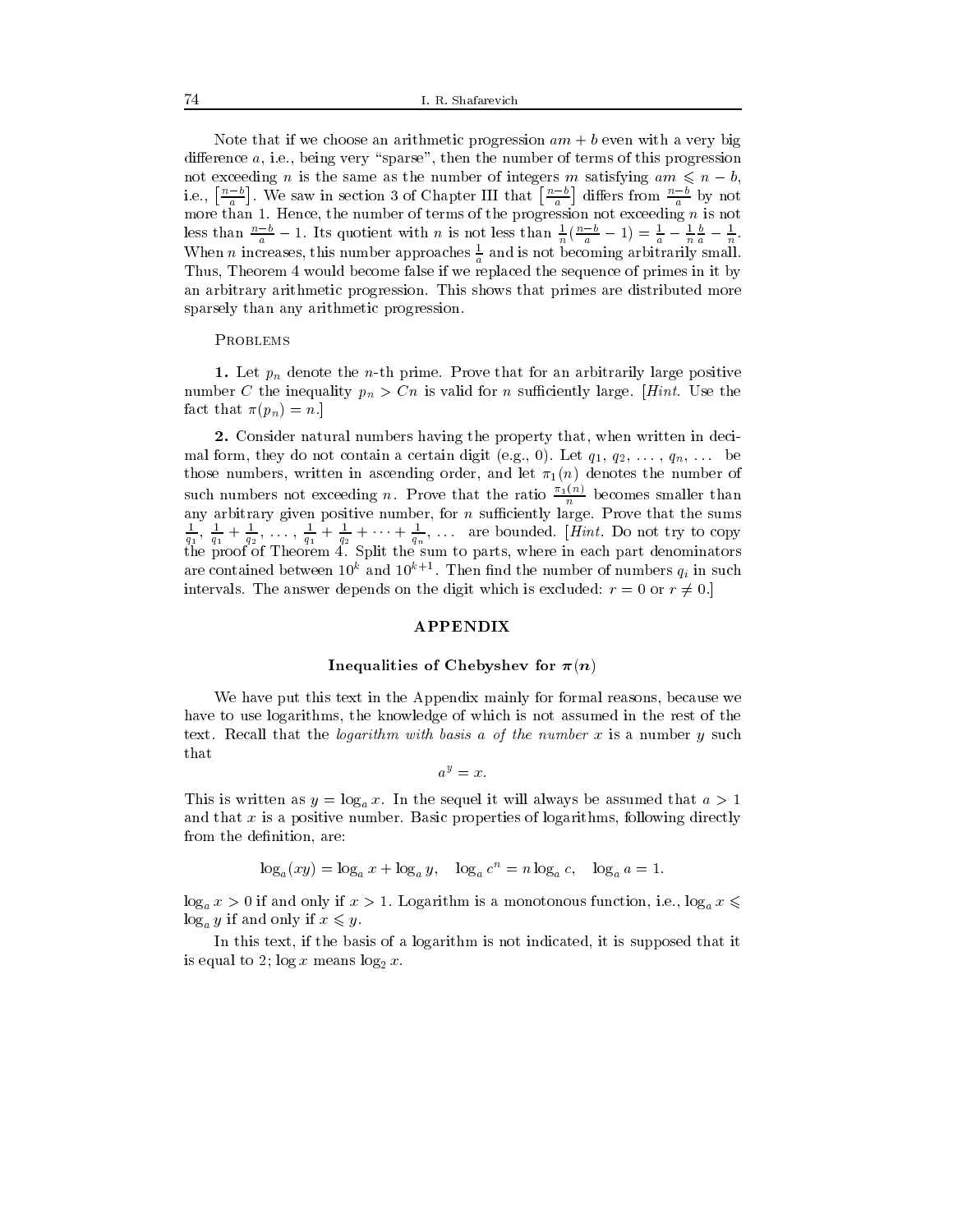The second reason for putting this text in the Appendix is the following. In the rest of the book, the logic of reasoning was clear, namely, why do we follow a certain road (at least I hope it was so). Here we encounter the case, not rare in mathematical investigations, when it looks as if some new consideration has \jumped in from nowhere", when even the author cannot explain how he came to the conclusion. About such situations Euler used to say: "Sometimes it seems to me that my pencil is smarter than myself". Of course, these are results of long trials and unknown work of psyche.

We are going now to continue our investigations concerning the ratio  $\frac{n}{n}$  when  $n$  is increasing unboundedly. Take another look at Table 1, showing the values of  $\pi(n)$  for  $n = 10^{\circ}$ ,  $\kappa = 1, 2, \ldots, 10$ . The last column of the table contains the values of the ratio  $\frac{1}{\pi(n)}$  for some values of *n*. We see that when we pass from  $n = 10^{\circ}$  to  $n = 10^{n+1}$ , that is when we go down by one row, the value of  $\frac{1}{\pi(n)}$  increases always approximately by the same value. Namely, the first number is equal to 2.5; the second differs from it for 1.5, and the further differences are: 2; 2.1; 2.3; 2.3; 2.3; 2.4; 2.3; 2.3. We see that all of these numbers are close to the one: 2.3. Not trying at the moment to explain the meaning of this particular value, let us suppose that also beyond the range of our table the numbers  $\frac{1}{\sqrt{1-\lambda}}$ , when passing from  $n=10^\circ$  to  $n = 10^{k+1}$ , increase by amounts which are closer and closer to a certain constant  $\alpha$ . This would mean that  $\frac{1}{\pi(n)}$  for  $n = 10^{\circ}$  would be very close to  $\alpha k$ . But, if  $n = 10^{\circ}$ , then by the density by the density  $\mathcal{O}(10)$  n. It is natural to assume that also for other values of other values of  $\mathcal{O}(10)$ of *n* the ratio  $\frac{n}{\pi(n)}$  is very close to  $\alpha \log_{10} n$ . Thus,  $\pi(n)$  is very close to  $c \frac{n}{\log n}$ , log10, and the contract of the contract of the contract of the contract of the contract of the contract of the contract of the contract of the contract of the contract of the contract of the contract of the contract of the con where  $c = \alpha^{-1}$ .

A lot of mathematicians where attracted by the secret of distribution of primes and tried to solve it using tables. In particular, Gauss got interested in this question almost as a child. His interest in mathematics started, it seems, from the child's interest in numbers and forming tables. In general, a lot of great mathematicians showed virtuosity in calculations and were capable of doing immense ones, often by heart (Euler was even fighting insomnia in that way!). When Gauss was only 14, he constructed a table of primes (in fact, a smaller one than our Table 1) and came to the conclusion we have formulated. Later on this conclusion was considered by many mathematicians. But the first result in that direction was proved only half a century later, in 1850, by Chebyshev.

Chebyshev proved the following assertion.

**THEOREM.** There exist constants c and C such that for all  $n > 1$ 

(10) 
$$
c \frac{n}{\log n} \leqslant \pi(n) \leqslant C \frac{n}{\log n}.
$$

Before we proceed with the proof, we give some remarks concerning the for mulation of the theorem. What is the basis of the logarithms we are using? The answer is: arbitrary. From the definition of logarithms it immediately follows that  $\log_b x = \log_b a \log_a x$ : it is enough to substitute a by  $b^{1-\epsilon_b}$  in the relation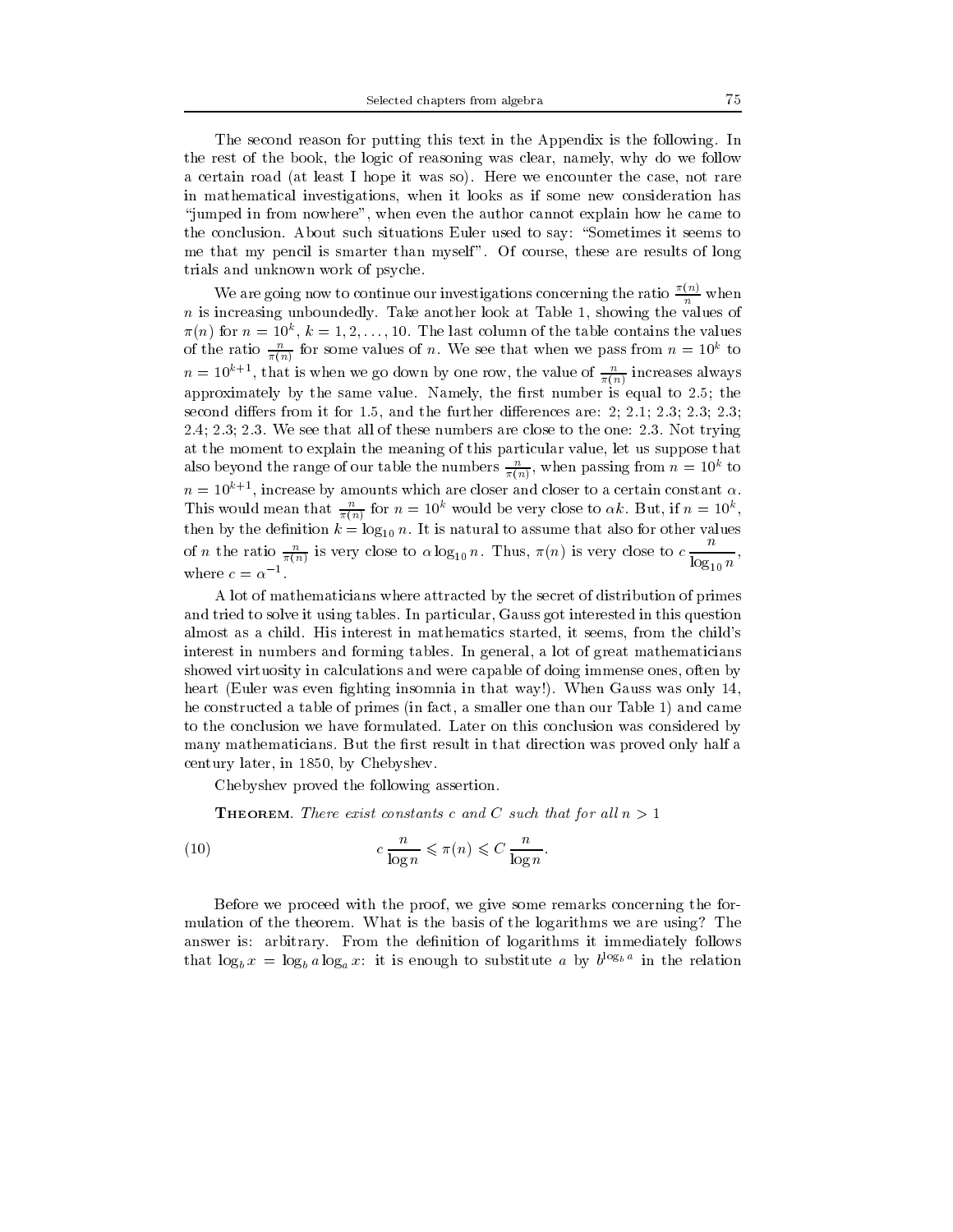$a^{x,s_a x} = x$ , to obtain  $b^{x,s_b x} s^{x,s_a x} = x$ , which shows that  $\log_b x = \log_b a \log_a x$ . Hence, if the inequality (10) is proved for  $\log_a n$ , then it is true also for  $\log_b n$ , with the substitution of c and C by  $\frac{1}{\log_b a}$  and  $\frac{1}{\log_b a}$ .

Inequalities (10) express the idea inspired by tables that  $\pi(n)$  is "close" to  $c \frac{1}{\log n}$  for some c. The question why in our hypothetical reasoning there appeared  $\sim$ one constant c, and in the theorem there appear two of them|c and C|and whether it is possible to use only one constant, will be discussed after the proof of the theorem.

The key to the proof of Chebyshev's theorem are properties of binomial coef ficients  $C_n^k$ : mostly the fact that they are integers and some properties about their divisibility by primes. We shall recall these properties before we pass to the proof.

First of all, there is a proposition proved in section 3 of Chapter II which says that the sum of all binomial coefficients  $C_n^*$  for  $\kappa = 0, 1, \ldots, n$  is equal to 2n. Since the sum of positive summands is greater than any of them, we deduce that

$$
(11) \tC_n^k \leqslant 2^n.
$$

We shall particularly need large binomial coefficients. We saw in Chapter II that for even  $n = 2m$  the coefficient  $C_{2m}$  is greater than all the others, and for odd  $n=2m+1$  there exist two equal coefficients  $C_{2m+1}^{m}$  and  $C_{2m+1}$  which are greater than the others. We draw our attention to them, particularly to

(12) 
$$
C_{2n}^{n} = \frac{2n(2n-1)\cdots(n+1)}{1\cdot 2\cdot \ldots \cdot n}.
$$

If we group the factors of the numerator with the factors of the denominator taken in reverse order, we obtain

$$
C_{2n}^n=\frac{2n}{n}\cdot\frac{2n-1}{n-1}\cdot\ldots\cdot\frac{n+1}{1}.
$$

Obviously, no factor in the last formula is less than 2, so

$$
(13) \tC_{2n}^n \geqslant 2^n.
$$

Consider now properties of divisibility of binomial coefficients by primes. Factors in the numerator in the expression (12) are obviously divisible by all primes greater than n and not exceeding  $2n$ . These primes cannot divide any factor in the denominator, and so they do not cancel and they are divisors of  $\mathbb{C}_{2n}$ . The number of primes between n and 2n is equal to  $\pi(2n) - \pi(n)$  and all of them are greater than  $n$ , hence

(14) 
$$
C_{2n}^n \geq n^{\pi(2n) - \pi(n)}
$$
.

An analogous assertion is valid for the "middle" coefficients  $C_{2n+1}^n = C_{2n+1}$  with an odd lower index. If we write them as

$$
C_{2n+1}^n = \frac{(2n+1)\cdots(n+2)}{1\cdot 2\cdot\ldots\cdot n},
$$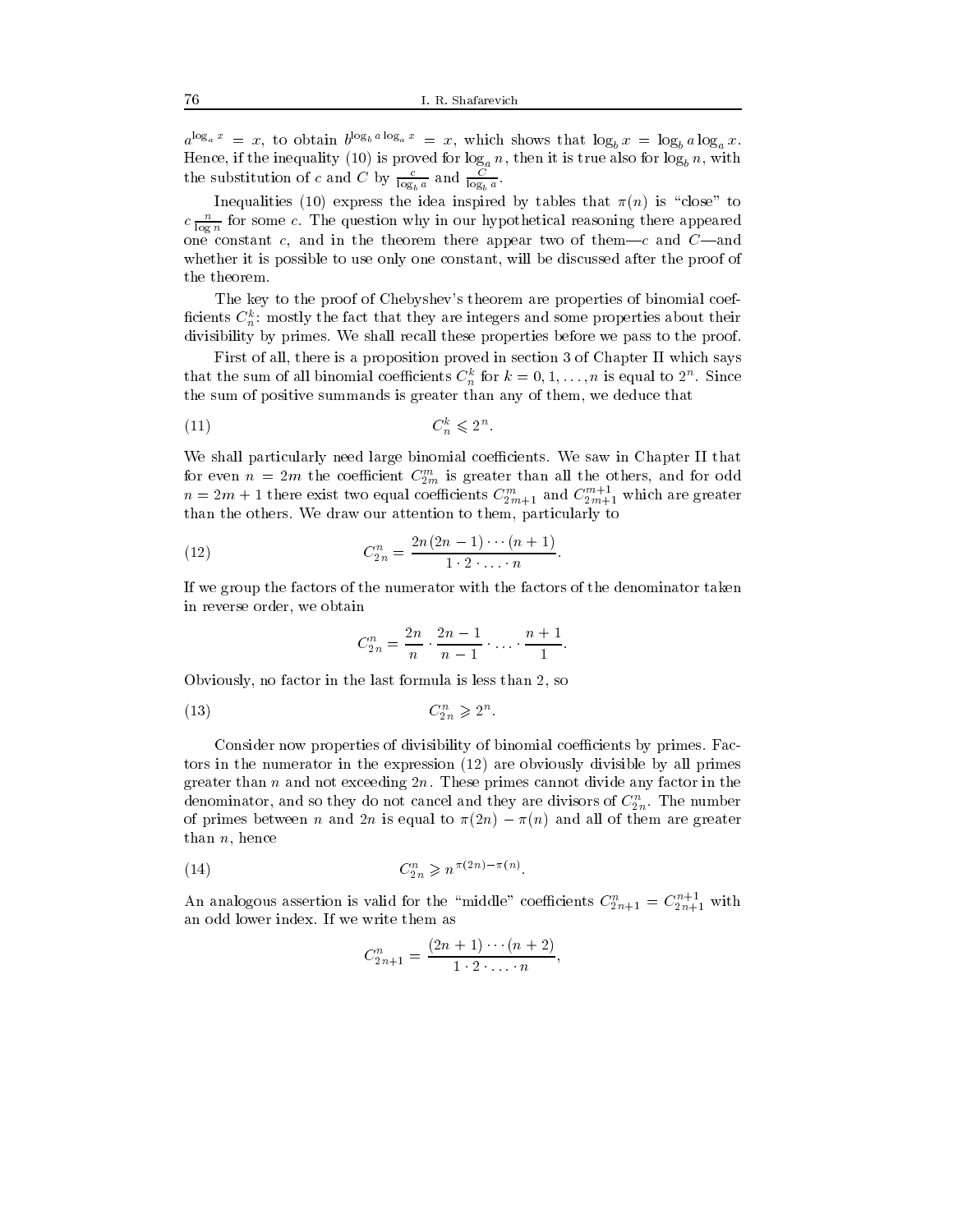we see that  $\pi(2n + 1) - \pi(n + 1)$  of primes, greater than  $n + 1$  and not exceeding  $2n+1$ , enters the numerator and cannot be cancelled with the denominator. Since they are greater than  $n + 1$ , we have

(15) 
$$
C_{2n+1}^n > (n+1)^{\pi(2n+1)-\pi(n+1)}.
$$

The inequalities (14) and (15) already reveal important connections between binomial coefficients and prime numbers.

Finally, we state the last of the properties of binomial coefficients which we need for the proof; although it is quite easy, it is not as obvious as the previous ones.

**LEMMA**. For an arbitrary binomial coefficient  $C_n^k$ , any power of a prime dividing it does not exceed n.

We draw the attention to the fact that we are not speaking about the *exponent* of the power but about the *power itself*. In other words, we assert that if  $p^r$  divides  $C_n^{\dagger}$ , where p is a prime, then  $p \leq n$ . For example,  $C_{\overline{9}} = 9 \cdot 4$  is divisible by 9 and by 4, and both of these numbers do not exceed 9.

Write the binomial coefficient in the form

(16) 
$$
C_n^k = \frac{n(n-1)...(n-k+1)}{1 \cdot 2 \cdot ... \cdot k}.
$$

The prime  $p$  we are dealing with has to divide the numerator of this fraction. Denote by  $m$  the factor in numerator which contains the maximal power of  $p$  (or one of those having such a property), and by  $p^r$  this maximal power. Obviously,  $n \geq 0, n \geq n - k + 1$ . Set  $n - m = a, m - (n - k + 1) = b$ , then  $a + b = k - 1$  and  $C_n^k$  can be written in the form

(17) 
$$
C_n^k = \frac{(m+a)(m+a-1)\cdots(m+1)m(m-1)\cdots(m-b)}{k!}.
$$

The factor m is now the most important for us and we write down the product in the numerator as having a factors to the left and b factors to the right of it. Rearrange the denominator analogously:  $k! = (1 \cdot 2 \cdot ... \cdot a)(a+1) \cdots (a+b)(a+b+1)$ . Since  $(a + 1)(a + 2) \cdots (a + b)$  is divisible by b!, this product (denominator) has the form a!b!l, where l is an integer. Now we can rewrite  $C_n^k$  in the following form

(18) 
$$
C_n^k = \frac{m+a}{a} \cdot \frac{m+a-1}{a-1} \cdot \ldots \cdot \frac{m+1}{1} \cdot \frac{m-1}{1} \cdot \ldots \cdot \frac{m-b}{b} \cdot \frac{m}{l},
$$

where we transferred the factor  $\frac{m}{l}$  to the end.

Note that in each of the factors  $\frac{n+1}{i}$  or  $\frac{n+1}{i}$   $(i = 1, \ldots, a, j = 1, \ldots, b)$  the power of  $p$  entering the numerator completely cancels with the denominator, and hence after cancellation only the denominator could be divisible by p (though it can also be relatively prime with p). Really, consider, for instance, fractions  $\frac{m+i}{i}$ (factors of the type  $\frac{m-j}{j}$  can be treated in the same way). Let i be divisible exactly by  $p^r$ , i.e.,  $i \equiv p^r u$ , where u is relatively prime with  $p$ . If  $s \leq r$ , then  $m + i$  is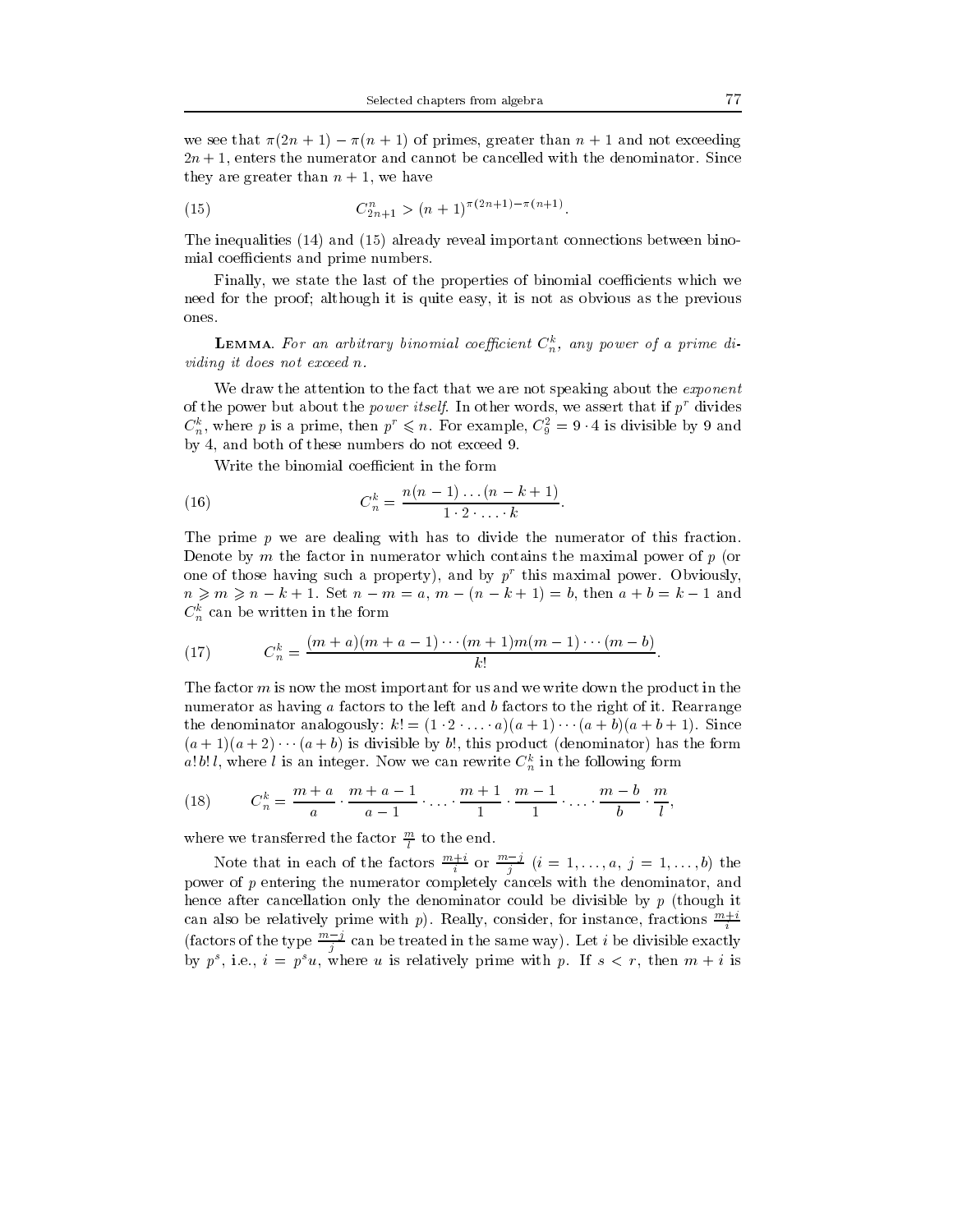also divisible exactly by  $p^*$ : setting  $m = p^*v$  (recall that m is divisible by  $p^*$  ), we obtain that  $m + i = p<sup>s</sup>(u + p<sup>r-s</sup>v)$ . If  $s \ge r$ , then for the same reasons  $m + i$  is divisible by  $p^r$  and taking into account the way m was chosen (it is divisible by the greatest power of p of all the numbers between  $n - k + 1$  and n and this power is  $p^r$ , we conclude that the number  $m + i$  cannot be divisible by a greater power of p than the r-th. Thus,  $p^r$  cancels and in the numerator there remains a number not divisible by  $p$ . As a result we see that among all the factors in the expression  $(18)$ , only the last one can contain p as a factor. But the power of p which divides  $m$  is  $p$ , and this means the product (18) cannot be divisible by a greater power of p than p  $p$  since p divides m, and  $m \leq n$ , it is  $p \leq n$ . The Lemma is proved.

Let us see what it says about the canonical factorisation  $C_n^u = p_1^u + p_m^{u_m}$ . First of all, the primes parameters  $p_1$  ,  $p_2$  ,  $p_3$  ,  $p_4$  ,  $p_5$  ,  $p_6$  ,  $p_7$  ,  $p_8$  ,  $p_9$  ,  $p_9$  ,  $p_9$  ,  $p_9$  ,  $p_9$  ,  $p_9$  ,  $p_9$  ,  $p_9$  ,  $p_9$  ,  $p_9$  ,  $p_9$  ,  $p_9$  ,  $p_9$  ,  $p_9$  ,  $p_9$  , expression (16), therefore all  $p_i \leq n$  and so  $m \leq \pi(n)$ . According to the Lemma,  $p_i^{**} \leqslant n$  for  $i=1,\ldots,m.$  As a result we obtain that

$$
(19) \tC_n^k \leqslant n^{\pi(n)}.
$$

Now we can proceed with the proof of the Chebyshev's theorem itself, i.e., with the proof of the inequalities (10). Note that it is enough to prove these inequalities for all values of n starting with a certain fixed limit  $n_0$ . For all  $n < n_0$ these inequalities can then be obtained by decreasing the constant  $c$  and increasing the constant C. If we wanted to obtain values of these constants explicitly and in the most economic way, then we could check, using tables of primes, that the in a form in our areas values not values not  $\sim$  in our arguments n  $\sim$   $0$  will not be a large a large and  $\sim$ number).

We start with juxtaposition of inequalities (13) and (19) for the binomial coemcient  $C_{2n}$ , we obtain that  $2^n \leqslant C_{2n} \leqslant (2n)^{n+1}$  and hence

$$
(20) \t\t\t 2^n \leqslant (2n)^{\pi(2n)}.
$$

Taking logarithms with basis  $\mathcal{O}_A$  of both sides (recall that we will write logarithms  $\mathcal{O}_A$  and  $\mathcal{O}_A$ and using monotonicity of the logarithm, we obtain that  $n \leq \pi(2n) \log 2n$  and so

$$
\pi(2n) \geqslant \frac{n}{\log 2n} = \frac{1}{2} \frac{2n}{\log 2n},
$$

i.e., the left of the two inequalities (10) with the constant  $c = \frac{1}{2}$ . But for the time 22 Januari - Januari - Januari - Januari - Januari - Januari - Januari - Januari - Januari - Januari - Januari being it is proved only for even values of n. For odd values of the form 2n +1we use the monotonicity of the logarithm and of the function  $\pi(n)$ . It follows that

$$
\pi(2n+1)\log(2n+1) \ge \pi(2n)\log 2n.
$$

Substituting here the obtained inequality for  $\pi(2n)$ , we see that

$$
\pi(2n+1) \ge \frac{n \log 2n}{\log(2n) \log(2n+1)} = \frac{n}{\log(2n+1)}.
$$

Since it is always  $n \geq \frac{1}{2}(2n + 1)$ , it follows that

$$
\pi(2n+1) \geq \frac{1}{3} \frac{2n+1}{\log(2n+1)}.
$$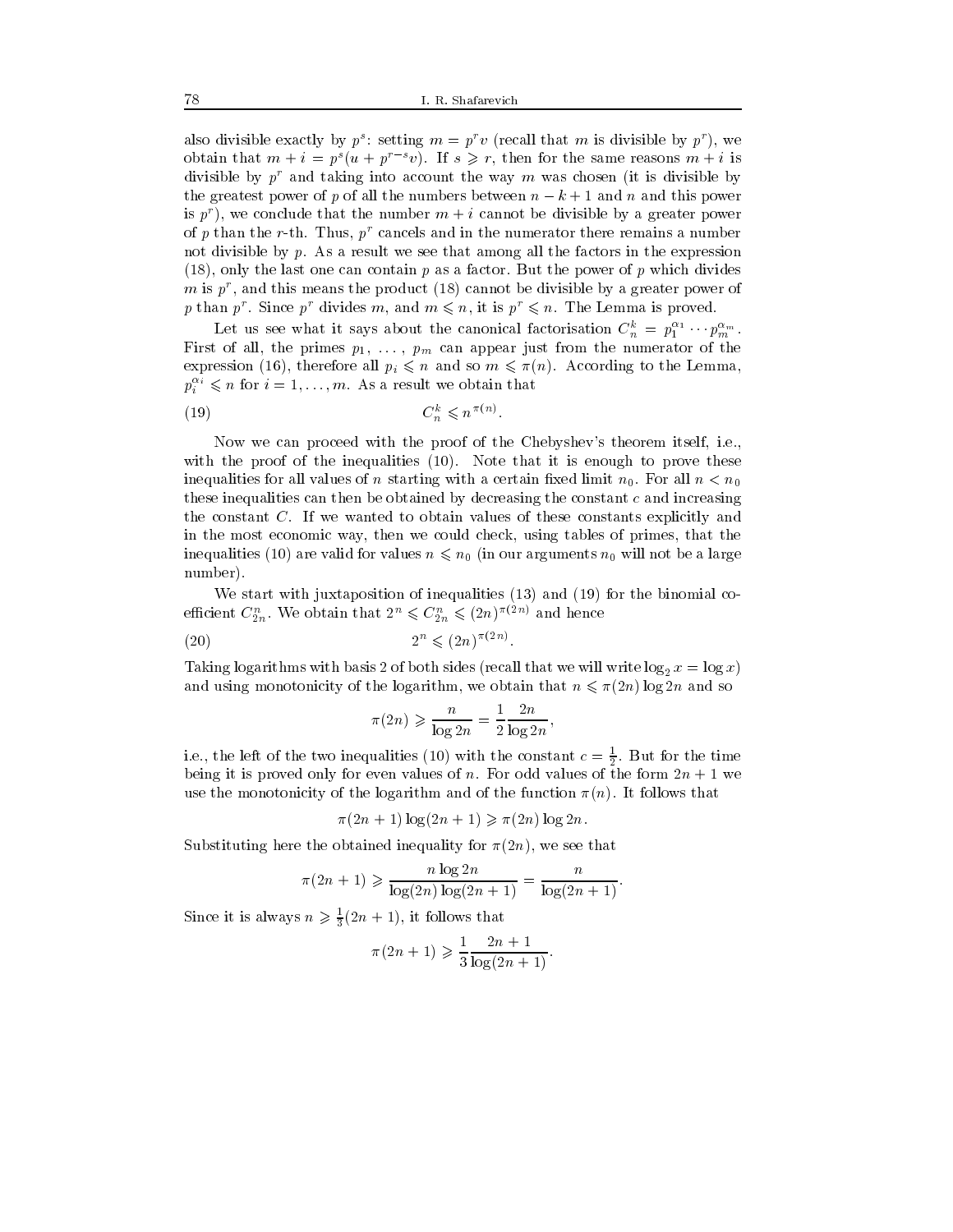Thus, the left inequality (10) is proved for odd n with the constant  $c = \frac{1}{3}$ . So, the left inequality (10) is valid for all n and  $c = \frac{1}{2}$ .

 $\tilde{ }$ 

We proceed to the proof of the right inequality in  $(10)$ . We shall prove it by induction on n. Let, first of all, n be even. We will write  $2n$  instead of it. Taking the inequality (11) for the coefficient  $C_{2n}^{\perp}$  (i.e., substitute in  $C_n^{\perp}$  n by 2n and k by  $n$ ) together with the inequality (14), as a consequence we obtain

$$
n^{\pi(2n) - \pi(n)} \leqslant 2^{2n}
$$

and, passing to logarithms,

(21) 
$$
\pi(2n) - \pi(n) \leqslant \frac{2n}{\log n}, \qquad \pi(2n) \leqslant \pi(n) + \frac{2n}{\log n}.
$$

proved:  $\pi(n) \leqslant C \frac{n}{\log n}$  with a constant C whose value we shall make more precise later. Substituting in the formula (21), we obtain:

$$
\pi(2n) \leqslant C \frac{n}{\log n} + \frac{2n}{\log n} = \frac{(C+2)n}{\log n}.
$$

We would like to prove the inequality  $\pi(2n) \leqslant \frac{1}{\log(2n)}$  and for that we have to choose the constant  $C$  in such a way that the inequality

(22) 
$$
\frac{(C+2)n}{\log n} \leqslant \frac{2Cn}{\log 2n}
$$

is valid for all  $n$ , starting from some limit.

This is just a simple school exercise. Cancel in the inequality both sides by  $n$ , remark that  $\log 2n = \log 2 + \log n = \log n + 1$  and denote  $\log n$  by x. Then the inequality (22) takes the form

$$
\frac{C+2}{x} \leqslant \frac{2C}{x+1}.
$$

Multiplying both sides by  $x(x + 1)$  (as  $x > 0$ ) and transforming, we write it in the form  $(C-2)x \geqslant C+2$ . Obviously, C has to be chosen so that  $C-2>0$ . Setting, e.g.,  $C = 3$ , we obtain that it is valid for  $C = 3$  and all  $x \ge 5$ . Since x denotes  $\log n$ , this means that the necessary inequality would be valid if  $n \geq 2^5 = 32, 2n \geq 64$ .

It remains to consider the case of odd values of the form  $2n + 1$ . Compare the inequality (11) (substituting in it n by  $2n + 1$  and k by n) with the inequality (15). We obtain the inequality

$$
2^{2n+1} \geq (n+1)^{\pi(2n+1)-\pi(n+1)}
$$

and, taking logarithms, the inequality

$$
2n + 1 \ge (\pi(2n + 1) - \pi(n + 1)) \log(n + 1).
$$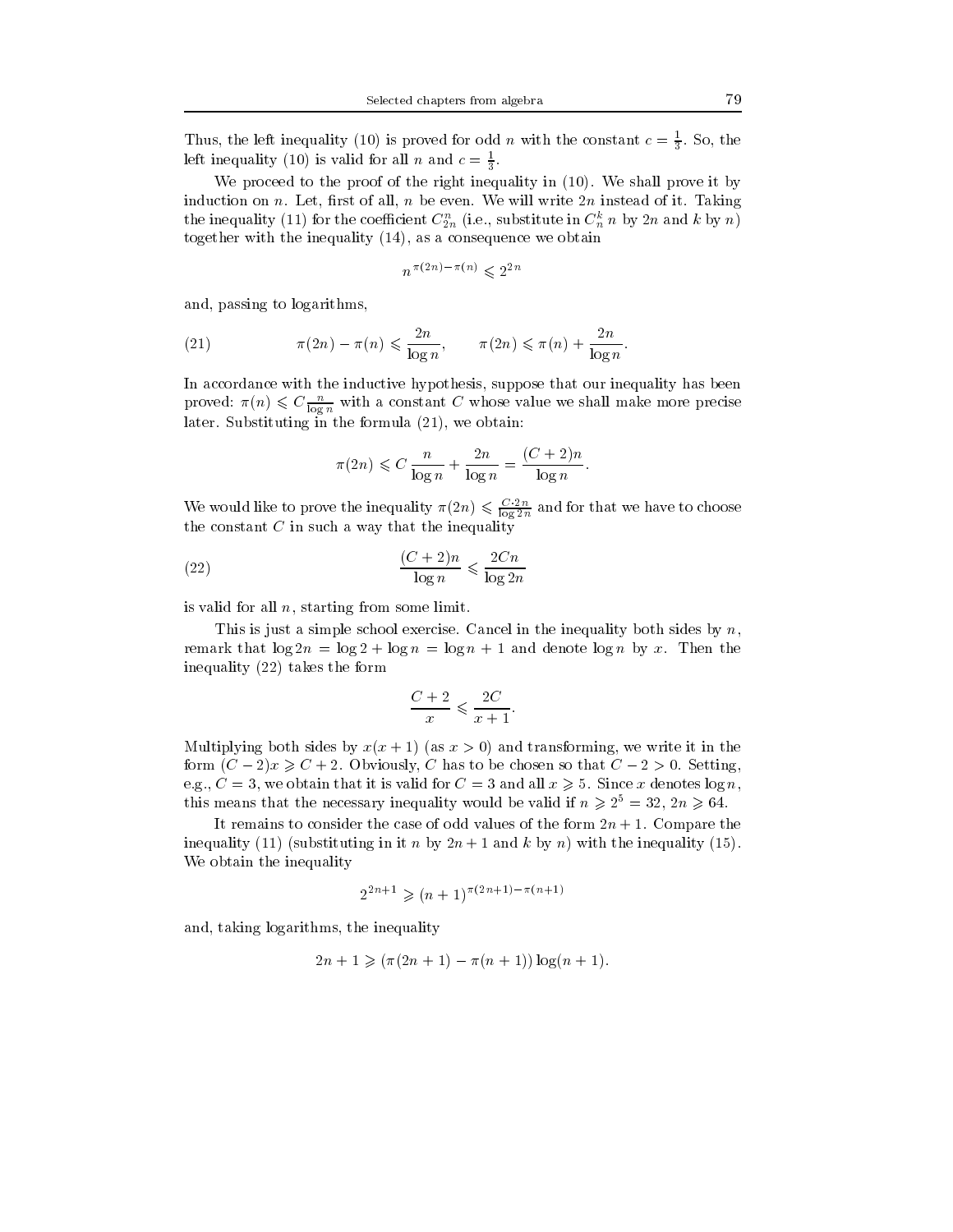From here, using the inductive hypothesis about  $\pi(n + 1)$ , we obtain, as before

$$
\pi(2n+1) \leqslant C \frac{n+1}{\log(n+1)} + \frac{2n+1}{\log(n+1)}.
$$

The inequality that we need:  $\pi(2n+1) \leqslant C \frac{2n+1}{\log(2n+1)}$  will be proved if we can check that

(23) 
$$
C \frac{n+1}{\log(n+1)} + \frac{2n+1}{\log(n+1)} \leqslant C \frac{2n+1}{\log(2n+1)}
$$

for a suitable choice of the constant C and for all n starting from some limit. This is again an exercise of purely school type, though a bit harder than the previous one. In order to compare various terms in the inequality more easily, replace on the left-hand side  $2n + 1$  by a greater value  $2(n + 1)$ :

(24) 
$$
C \frac{n+1}{\log(n+1)} + \frac{2n+1}{\log(n+1)} \leqslant \frac{(C+2)(n+1)}{\log(n+1)}.
$$

In order to transform the right-hand side, note that  $2n + 1 \geqslant \frac{1}{2}(n + 1)$  for  $n \geqslant 1$ ,  $\log(2n + 1) \leq \log(2n + 2) = \log(n + 1) + 1$ . Hence,

(25) 
$$
\frac{2n+1}{\log(2n+1)} \geqslant \frac{(3/2)(n+1)}{\log(n+1)+1}.
$$

Comparing inequalities (24) and (25) we see that the inequality (23) will be proved if we prove that

$$
\frac{(C+2)(n+1)}{\log(n+1)} \leq \frac{(3/2)C(n+1)}{\log(n+1)+1}.
$$

Cancelling both sides by  $n+1$  and putting  $log(n+1) = x$ , we arrive at the inequality

$$
\frac{C+2}{x} \leqslant \frac{(3/2)C}{x+1},
$$

which can be solved completely in the same way as in the previous case. It is enough to multiply both sides by  $x(x+1)$  and reduce similar terms. We obtain the inequality  $(C + 2)x + C + 2 \le \frac{1}{2}Cx$ , i.e.,  $(\frac{1}{2}C - 2)x \ge C + 2$ . Setting  $C = 0$ , we see that the inequality is valid for  $x \ge 8$ , i.e., for  $n + 1 \ge 2^8$ ,  $2n + 1 \ge 511$ . Thus, the right inequality (10) is proved with the constant  $C = 6$  and for all values of n starting with 511. The Theorem is proved.

Note that Theorem 4 appears as an easy consequence of the Theorem just proved. Really, since  $\pi(n) < C \frac{n}{\log n}$ , we have  $\frac{n}{\log n} \leq \frac{C}{\log n}$ . And as a logarithm changes monotonously and increases unboundedly (log  $2^k = k$ ),  $\frac{N(k)}{n}$  becomes less than any arbitrary positive number. But, the proof of the theorem of Chebyshev was based on completely different considerations than the proof of Theorem 4.

At the end, we return once more to assertions which can be made by considering Table 1. Starting from it, we came to the claim that  $\frac{1}{\pi(n)}$  is close to  $\log_{10} n$  with a certain value of the constant C: the first decimal figures of the number  $C^{-1}$  are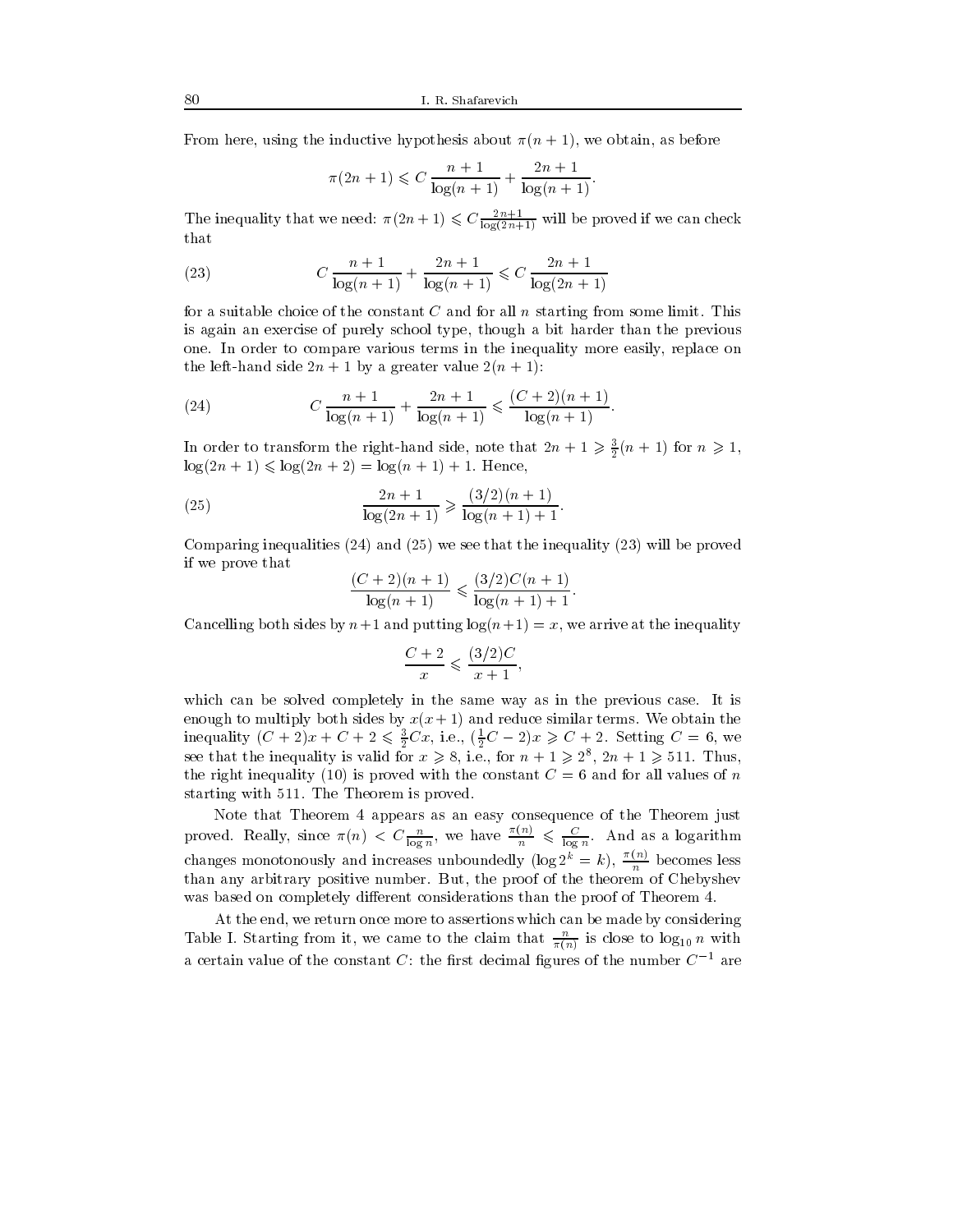2.3. Hence it can be concluded that  $\pi(n)$  is close to  $C^{-1}$   $\frac{1}{\log_{10} n}$ . This expression can be given a simpler form  $\frac{1}{\log_e n},$  if we use a new basis of logarithms e such that C log<sub>10</sub>  $n = \log_e n$ . But, as it was said earlier, it is always log<sub>b</sub>  $x = \log_b a \cdot \log_a x$ , and so our relation will be fulfilled if  $C = \log_e 10$ . Substituting the value  $x = b$ into the relation  $\log_b x = \log_b a \cdot \log_a x$ , we obtain that  $\log_b a \cdot \log_a b = 1$  and the relation  $C = \log_e 10$  which we are interested in can be rewritten as  $C^{-1} = \log_{10} e$ .

14-year-old Gauss turned his attention to these relations and tried to guess which number e could be, so that  $\log_{10} e$  is close to (2.3)  $\sim$  . Such a number at that time was well known, thanks to the fact that the logarithm with such a basis has a lot of useful properties. This number is commonly denoted by e. The logarithm with the basis e is called *natural* and is denoted by ln:  $\log_e x = \ln x$ . Here, to the end of this page, we have to consider that the reader is familiar with the concept of the natural logarithm.

In such a way, a natural assertion which can be deduced from tables is that  $\pi(n)$ becomes close to  $\frac{\overline{\mathsf{h}}_n}{\ln n}$  when *n* increases unboundedly. The theorem of Chebyshev which has been just proved states (if we use natural logarithms) that there exists natural logarithms (if we use two such constants c and C, that  $c \frac{1}{\ln n} < \pi(n) < C \frac{1}{\ln n}$ , starting from some n. The hypothetical rennement deduced from tables asserts that the inequalities  $c \frac{n}{\ln n} < \pi(n) < C \frac{n}{\ln n}$  are valid for *n* large enough *whichever constants*  $c < 1$  and  $C > 1$ we taken. This assertion is assertion in a security of the assertion of any of the all being of the control of It was stated by Gauss and some other mathematicians at the end of XVIII and the beginning of XIX century. After the proof of the inequalities of Chebyshev in 1850 it seemed that all that was needed was a better choice and approaching of the constants c and C. However, the asymptotical law of distribution of primes was proved just half a century later, at the end of XIX century, using completely new ideas, proposed by Riemann.

## PROBLEMS

1. Prove that  $p_n > an \log n$  for a certain constant  $a > 0$  [Hint. Use the fact that  $\pi(p_n) = n$ .]

2. Prove that  $\log n < \sqrt{n}$ , starting from some limit (find it). [Hint. Reduce the problem to proving the inequality  $2^+ > x^-$  for real x, starting from some limit. Let  $n \leqslant x \leqslant n+1$ , where *n* is an integer. Reduce to proving the inequality  $2^n \geqslant (n+1)^2$ and use the induction.]

**3.** Prove that  $p_n < C\eta$  for some constant  $C$ . [Hint. Apply the inequality of the previous problem and use the fact that  $n = \pi(p_n)$ .]

**4.** Prove that  $p_n < An \log n$  for some constant A.

5. Prove that that the largest exponent  $a$  for which  $p^a$  divides  $n!$  is equal to  $\lceil n \rceil$   $\lceil n \rceil$ produced a produced a produced a produced a produced a produced a produced a produced a produced a produced a produced a produced a produced a produced a produced a produced a produced a produced a produced a produced a pr +  $\left[\frac{n}{p^2}\right] + \cdots + \left[\frac{n}{p^k}\right]$ . Here  $\left[\frac{r}{s}\right]$  is the i is the incomplete quotient of dividing r by s, the sum extends to all k for which  $p^k \leq n$ , p denotes an arbitrary prime and n an arbitrary natural number.